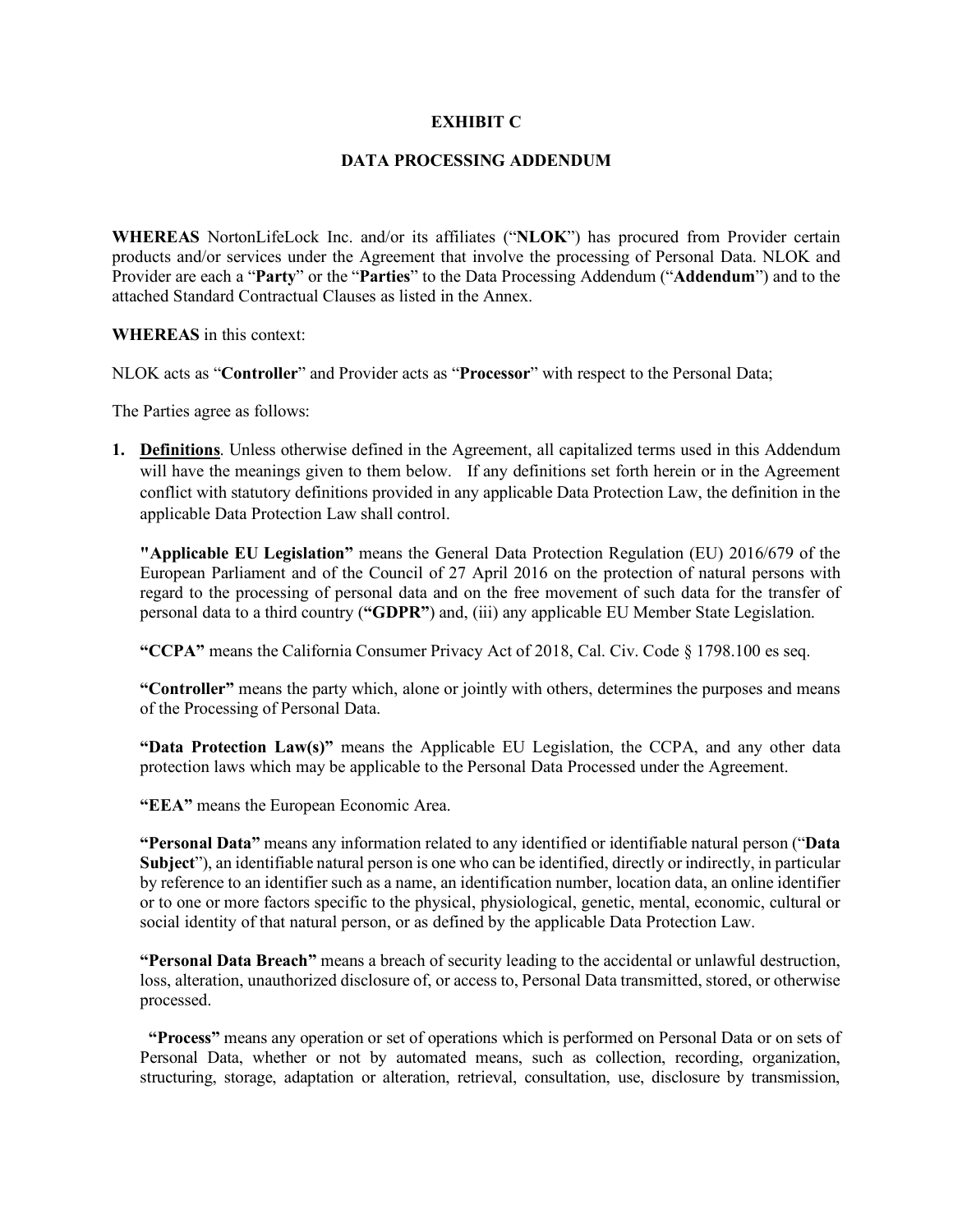dissemination or otherwise making available, alignment or combination, restriction, erasure or destruction.

**"Processor"** means a natural or legal person, public authority, agency, or other body which processes personal data on behalf of the Controller.

**"Services"** means the services as described in the Agreement.

**"Standard Contractual Clauses"** means those clauses specified pursuant to the European Commission Decision of 4 June 2021 on standard contractual clauses for the transfer of personal data to third countries under the GDPR, a form of which is attached hereto as the Annex.

- **2. Compliance with Laws**. Each Party will comply with the Data Protection Laws as applicable to it. To the extent required by any Data Protection Law(s), the Parties agree to negotiate in good faith and execute any such additional, supplemental or revised documents pertaining to the Processing of Personal Data as reasonably necessary for the provision of Services under the Agreement.
- **3. Data Processing.** Where Provider acts as a Processor for NLOK as Controller, Provider shall not Process Personal Data other than on the relevant documented instructions from NLOK or its Affiliates unless Processing is required by applicable Data Protection Laws to which the Provider is subject, in which case Provider or the relevant Provider Affiliate shall to the extent permitted by applicable Data Protection Laws inform NLOK of that legal requirement before the relevant Processing of that Personal Data. Each of NLOK and its relevant Affiliates instructs Provider and each Provider Affiliate (and authorizes Provider and each Provider Affiliate to instruct each of its Subprocessor) to: (i) Process Personal Data as part of the Services; and (ii) transfer Personal Data to any country or territory, as reasonably necessary for the provision of the Services but always in compliance with the express terms herein and in the Agreement and the Standard Contractual Clauses including Annex I.B. The the Standard Contractual Clauses' terms on data processing (i.e. module two: transfer controller to processor) shall also apply in a scenario where Personal Data is transferred between a Controller and a Processor within the EEA.
- **4. Provider Employees/Agents.** Provider will restrict access to Personal Data solely to those employees and agents who require such access to perform the Agreement, and Provider covenants and agrees that those employees/agents to whom it grants access to such Personal Data are or shall be: (i) directed to keep such Personal Data confidential; and (ii) subject to written confidentiality obligations consistent with the Agreement and applicable Data Protection Laws. Upon termination of any employee or agent, Provider shall prohibit access to Personal Data and/or any systems that process Personal Data by the terminated employee/agent.
- **5. Data Breach Notification and Remediation.** Provider will notify NLOK of the occurrence of a Personal Data Breach without undue delay, taking into account: (i) the nature and gravity of the Personal Data Breach; (ii) its potential consequences and/or adverse effects for a Data Subject; (iii) NLOK's obligation under Data Protection Laws to submit a breach notification to a data protection regulator(s); and (iv) Provider's obligations pursuant to the applicable Data Protection Laws and the Standard Contractual Clauses. Provider will send all notification of known or suspected breach of Personal Data to: [security@nortonlifelock.com](mailto:security@nortonlifelock.com)

Except and only to the extent expressly required by law or pursuant to third-party agreements, Provider agrees that it will not inform any third party that NLOK Personal Data has been involved in a Personal Data Breach without NLOK's prior written consent. If Provider is compelled by law or third party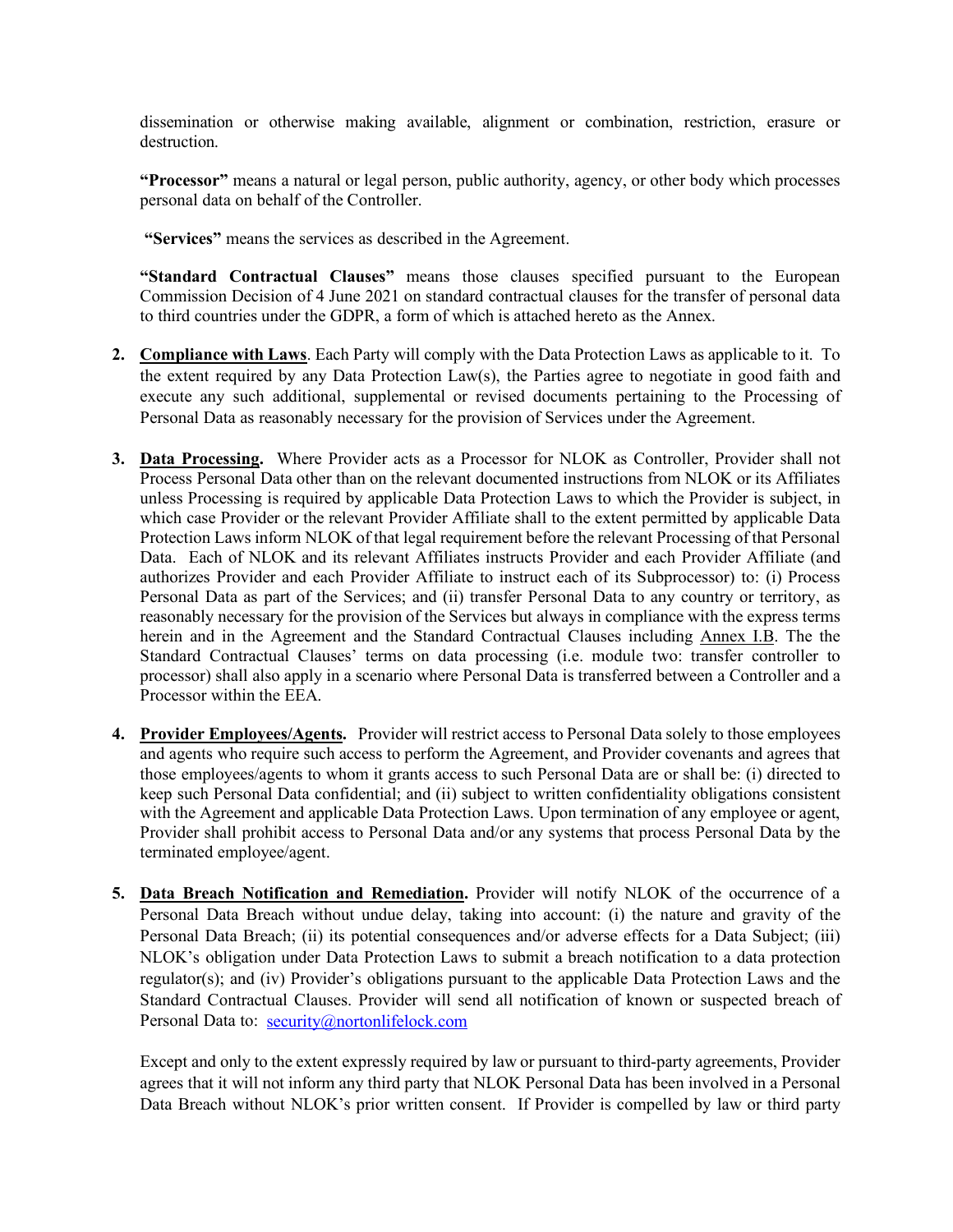agreement(s) to provide public/third-party notification of a Personal Data Breach, Provider will not identity NLOK (directly or indirectly), and will use commercially reasonable efforts to obtain NLOK's prior approval regarding the content of such disclosure to minimize any adverse impact to NLOK, and its respective customers and/or employees.

**6. Sub-Processing.** Where Provider acts as Processor on behalf of NLOK as Controller, Provider must obtain NLOK's prior written consent before it engages third party providers as Sub-Processors of Personal Data to support or enable the provision of Services. Subject to and without limiting the foregoing, NLOK, on behalf of itself and its relevant Affiliates, consents to the use of Sub-Processors identified specifically in Annex III hereto. If NLOK objects to a new Sub-Processor in accordance with the above, Provider will use commercially reasonable efforts to change the Services to ensure that NLOK Personal Data is not processed by the new Sub-Processor in question. If Provider is unable to make such a change, NLOK may terminate the applicable Services by providing written notice in accordance with the terms of the Agreement. In case of termination of Services pursuant to this section, Provider will issue a pro-rated refund for any unused prepaid fees.

Provider will impose appropriate contractual obligations in writing upon the Sub-Processors that are no less protective than this Addendum and Provider will remain responsible for its compliance with the obligations under this Addendum.

**7. Transfers/EEA+ Data Processing.** Provider and its Subprocessors shall only transfer Personal Data from its country of origin as legally permissible. Provider shall only process Personal Data at the locations set out in Annex I.B hereto and shall not transfer Personal Data across country borders unless Provider has obtained prior written authorization from NLOK. If applicable, and with respect to Personal Data originating from the European Economic Area or Switzerland (**EEA+ Personal Data**), Provider may only transfer EEA+ Personal Data as legally permissible and only to a country where the EEA+ Personal Data can be afforded essentially equivalent protections as are available in the European.

Provider shall not permit its Sub-Processors to transfer any EEA+ Personal Data outside of the EEA or Switzerland other than as legally permissible and only to a country where the EEA+ Personal Data can be afforded essentially equivalent protections as are available in the European Union. Provider shall execute the applicable EU Standard Contractual Clauses in the form provided by NLOK. in Appendices 1 to 4 as between such Sub-Processor and Provider acting on behalf of NLOK.

- **8. Data Protection Impact Assessment and Prior Consultation.** Provider shall provide reasonable assistance to NLOK in regard to data protection impact assessments, and prior consultations with regulators or supervising authorities or other competent data privacy authorities, which NLOK reasonably considers to be required by any applicable Data Protection Laws, in each case solely in relation to Processing of Personal Data by, and taking into account the nature of the Processing and information available to, the Provider.
- **9. Return or Deletion of Personal Data.** Where acting as Processor for NLOK as Controller, Provider will, upon receiving NLOK's written request, delete or return as specified by NLOK, all Personal Data within a reasonable time period. Upon NLOK's request, Provider will provide a written certification of its compliance with these provisions, in accordance to Exhibit B (Master Provider Security Requirements).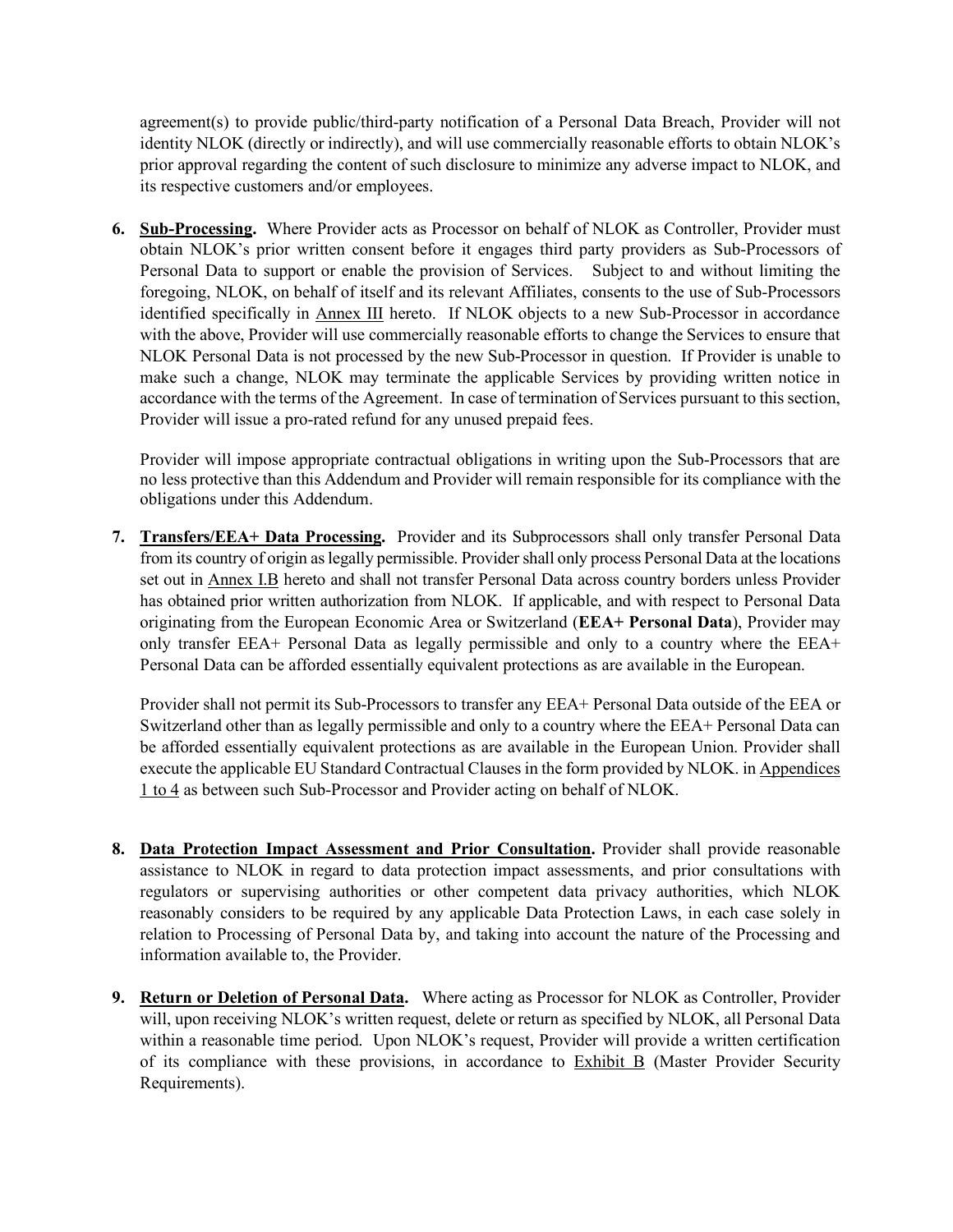**10. Order of Precedence.** If there is a conflict between the Agreement and this Addendum, the terms of this Addendum will control including the terms of the Standard Contractual Clauses.

**Attachments: Appendices 1 – Standard Contractual Clauses**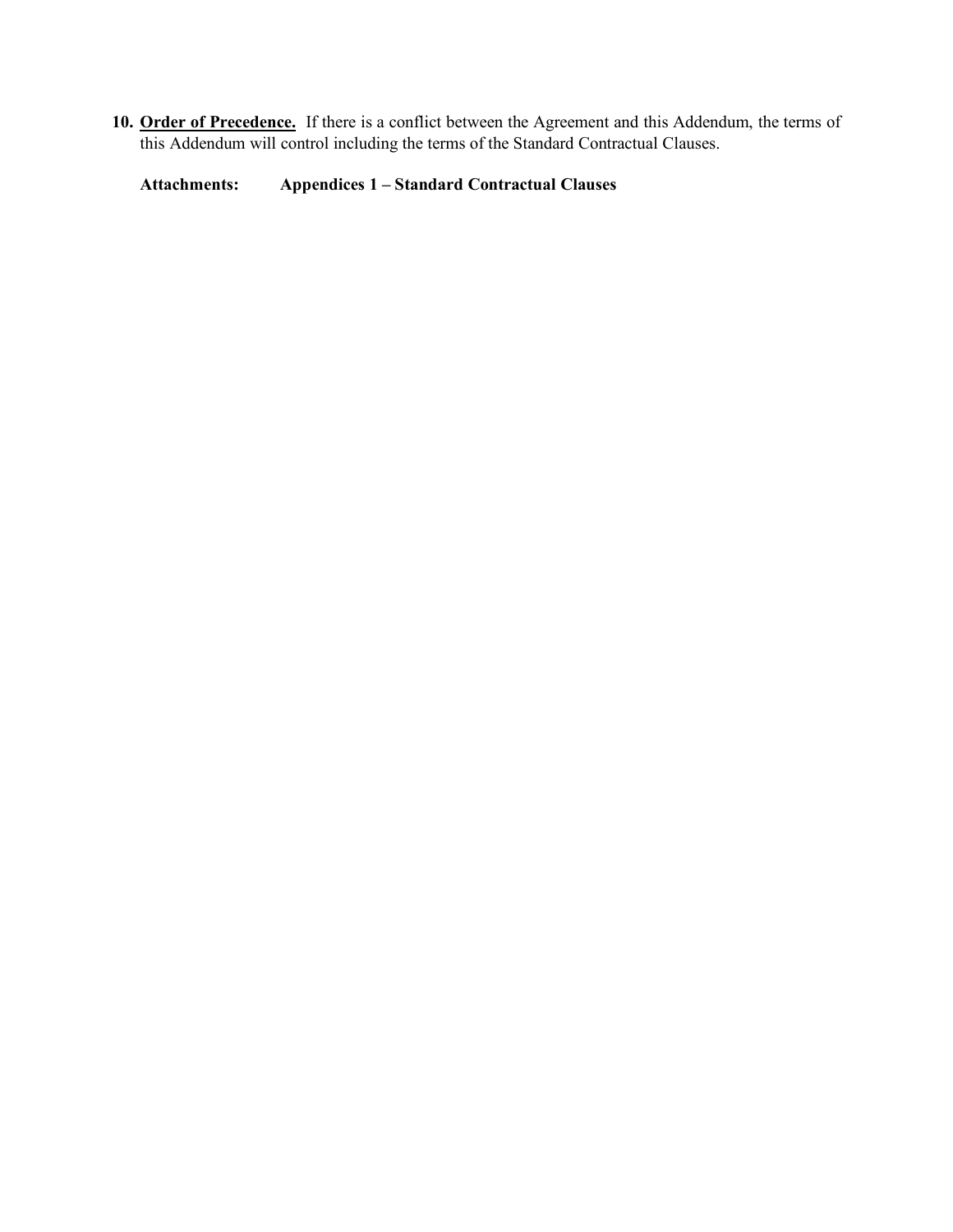### **Appendix 1**

### **STANDARD CONTRACTUAL CLAUSES**

Controller to Processor

### **SECTION I**

### *Clause 1*

### **Purpose and scope**

- (a) The purpose of these standard contractual clauses is to ensure compliance with the requirements of Regulation (EU) 2016/679 of the European Parliament and of the Council of 27 April 2016 on the protection of natural persons with regard to the processing of personal data and on the free movement of such data (General Data Protection Regulation) for the transfer of data to a third country.
	- (b) The Parties:
	- (i) the natural or legal person(s), public authority/ies, agency/ies or other body/ies (hereinafter 'entity/ies') transferring the personal data, as listed in Annex I.A (hereinafter each 'data exporter'), and
	- (ii) the entity/ies in a third country receiving the personal data from the data exporter, directly or indirectly via another entity also Party to these Clauses, as listed in Annex I.A (hereinafter each 'data importer')

have agreed to these standard contractual clauses (hereinafter: 'Clauses').

- (c) These Clauses apply with respect to the transfer of personal data as specified in Annex I.B.
- (d) The Appendix to these Clauses containing the Annexes referred to therein forms an integral part of these Clauses.

### *Clause 2*

### **Effect and invariability of the Clauses**

(a) These Clauses set out appropriate safeguards, including enforceable data subject rights and effective legal remedies, pursuant to Article  $46(1)$  and Article  $46(2)(c)$  of Regulation (EU) 2016/679 and, with respect to data transfers from controllers to processors and/or processors to processors, standard contractual clauses pursuant to Article 28(7) of Regulation (EU) 2016/679, provided they are not modified, except to select the appropriate Module(s) or to add or update information in the Appendix. This does not prevent the Parties from including the standard contractual clauses laid down in these Clauses in a wider contract and/or to add other clauses or additional safeguards, provided that they do not contradict, directly or indirectly, these Clauses or prejudice the fundamental rights or freedoms of data subjects.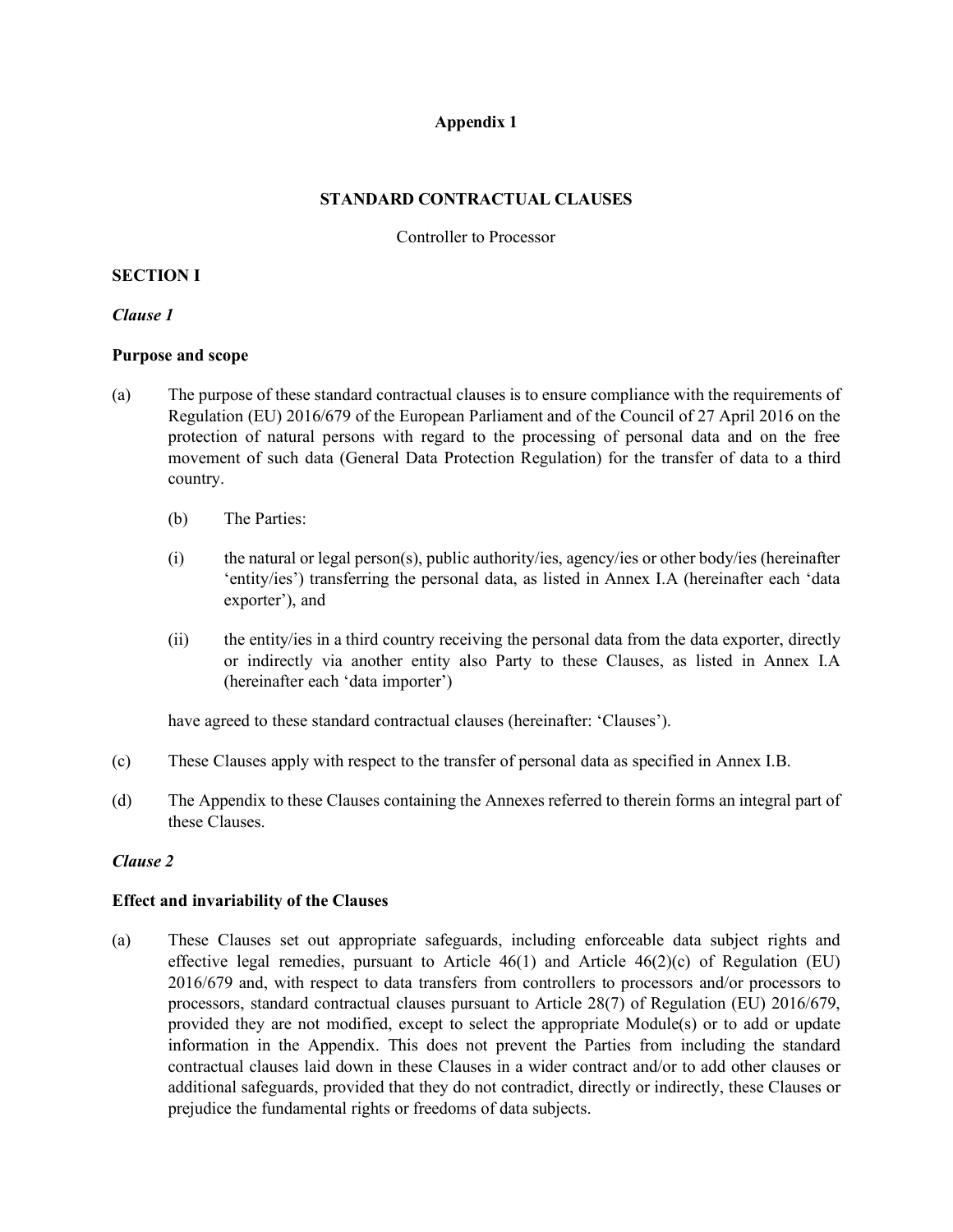(b) These Clauses are without prejudice to obligations to which the data exporter is subject by virtue of Regulation (EU) 2016/679.

### *Clause 3*

# **Third-party beneficiaries**

- (a) Data subjects may invoke and enforce these Clauses, as third-party beneficiaries, against the data exporter and/or data importer, with the following exceptions:
	- (i) Clause 1, Clause 2, Clause 3, Clause 6, Clause 7;
	- (ii) Clause 8.1(b), 8.9(a), (c), (d) and (e);
	- (iii) Clause  $9(a)$ , (c), (d) and (e);
	- (iv) Clause  $12(a)$ , (d) and (f);
	- (v) Clause 13;
	- (vi) Clause 15.1(c), (d) and (e);
	- (vii) Clause  $16(e)$ ;
	- (viii) Clause  $18(a)$  and (b).
- (b) Paragraph (a) is without prejudice to rights of data subjects under Regulation (EU) 2016/679.

### *Clause 4*

### **Interpretation**

- (a) Where these Clauses use terms that are defined in Regulation (EU) 2016/679, those terms shall have the same meaning as in that Regulation.
- (b) These Clauses shall be read and interpreted in the light of the provisions of Regulation (EU) 2016/679.
- (c) These Clauses shall not be interpreted in a way that conflicts with rights and obligations provided for in Regulation (EU) 2016/679.

### *Clause 5*

### **Hierarchy**

In the event of a contradiction between these Clauses and the provisions of related agreements between the Parties, existing at the time these Clauses are agreed or entered into thereafter, these Clauses shall prevail.

### *Clause 6*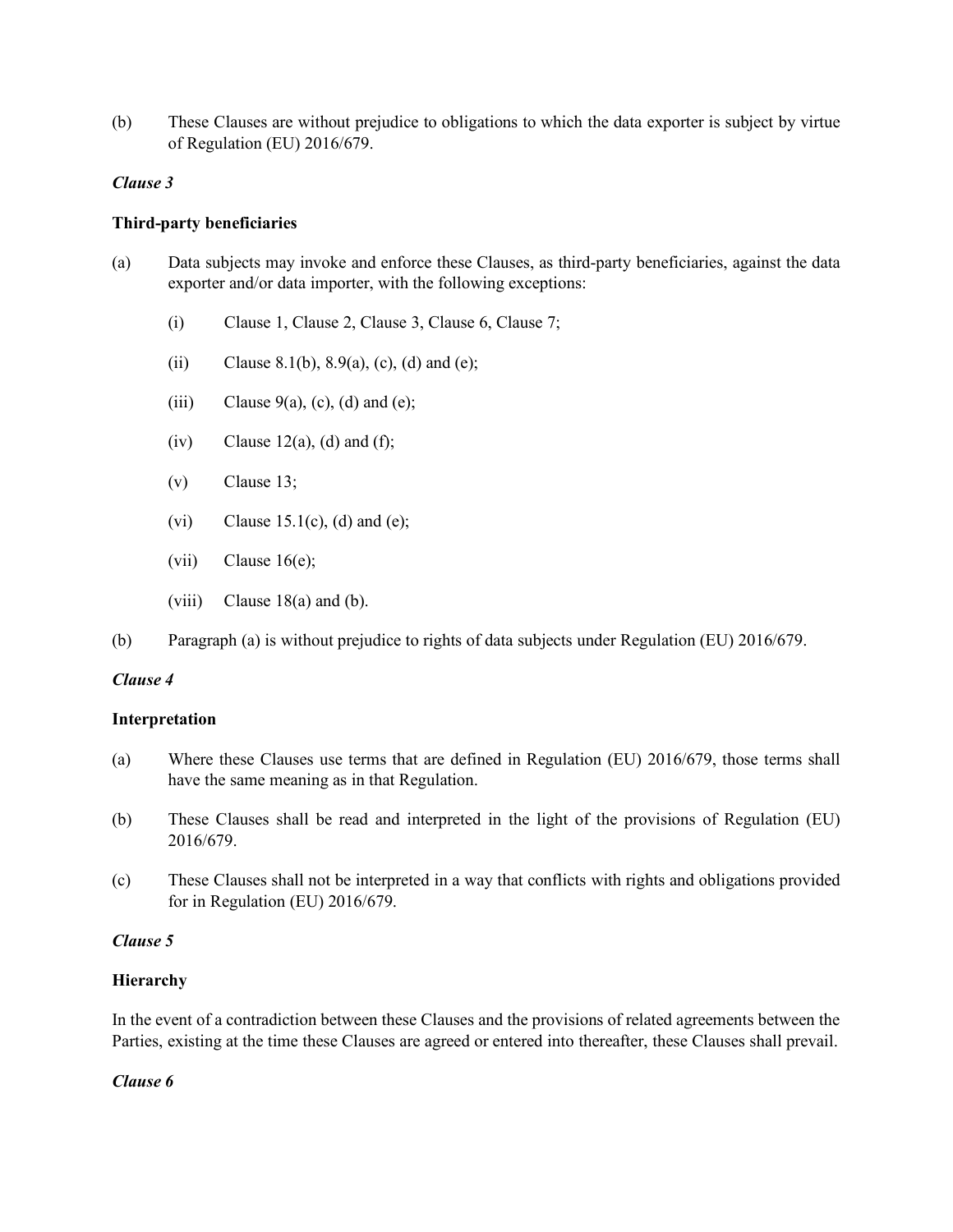### **Description of the transfer(s)**

The details of the transfer(s), and in particular the categories of personal data that are transferred and the purpose(s) for which they are transferred, are specified in Annex I.B.

# *Clause 7*

### **Docking clause**

- (a) An entity that is not a Party to these Clauses may, with the agreement of the Parties, accede to these Clauses at any time, either as a data exporter or as a data importer, by completing the Appendix and signing Annex I.A.
- (b) Once it has completed the Appendix and signed Annex I.A, the acceding entity shall become a Party to these Clauses and have the rights and obligations of a data exporter or data importer in accordance with its designation in Annex I.A.
- (c) The acceding entity shall have no rights or obligations arising under these Clauses from the period prior to becoming a Party.

# **SECTION II – OBLIGATIONS OF THE PARTIES**

### *Clause 8*

### **Data protection safeguards**

The data exporter warrants that it has used reasonable efforts to determine that the data importer is able, through the implementation of appropriate technical and organisational measures, to satisfy its obligations under these Clauses.

### **8.1 Instructions**

- (a) The data importer shall process the personal data only on documented instructions from the data exporter. The data exporter may give such instructions throughout the duration of the contract.
- (b) The data importer shall immediately inform the data exporter if it is unable to follow those instructions.

### **8.2 Purpose limitation**

The data importer shall process the personal data only for the specific purpose(s) of the transfer, as set out in Annex I.B, unless on further instructions from the data exporter.

### **8.3 Transparency**

On request, the data exporter shall make a copy of these Clauses, including the Appendix as completed by the Parties, available to the data subject free of charge. To the extent necessary to protect business secrets or other confidential information, including the measures described in Annex II and personal data, the data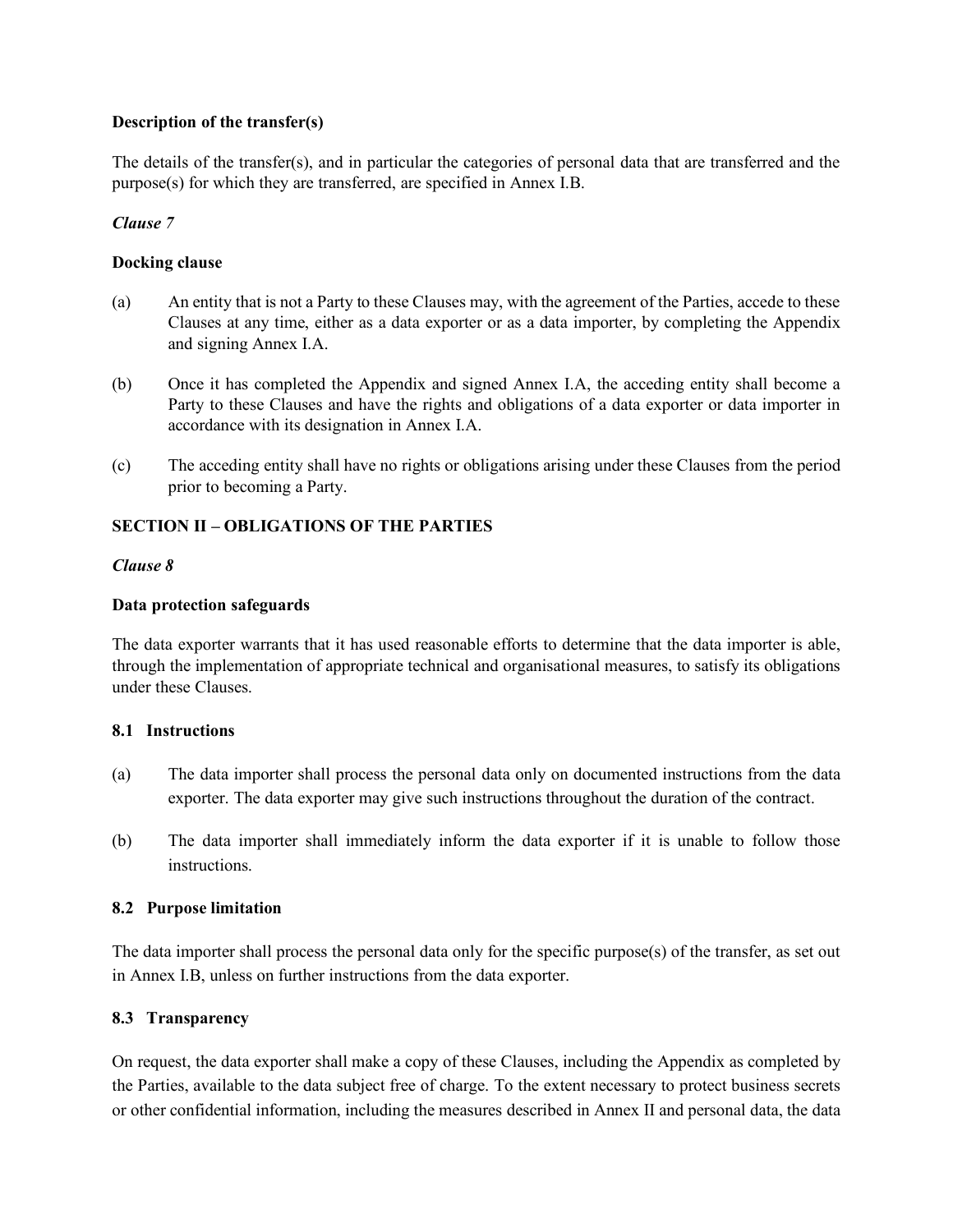exporter may redact part of the text of the Appendix to these Clauses prior to sharing a copy, but shall provide a meaningful summary where the data subject would otherwise not be able to understand the its content or exercise his/her rights. On request, the Parties shall provide the data subject with the reasons for the redactions, to the extent possible without revealing the redacted information. This Clause is without prejudice to the obligations of the data exporter under Articles 13 and 14 of Regulation (EU) 2016/679.

#### **8.4 Accuracy**

If the data importer becomes aware that the personal data it has received is inaccurate, or has become outdated, it shall inform the data exporter without undue delay. In this case, the data importer shall cooperate with the data exporter to erase or rectify the data.

#### **8.5 Duration of processing and erasure or return of data**

Processing by the data importer shall only take place for the duration specified in Annex I.B. After the end of the provision of the processing services, the data importer shall, at the choice of the data exporter, delete all personal data processed on behalf of the data exporter and certify to the data exporter that it has done so, or return to the data exporter all personal data processed on its behalf and delete existing copies. Until the data is deleted or returned, the data importer shall continue to ensure compliance with these Clauses. In case of local laws applicable to the data importer that prohibit return or deletion of the personal data, the data importer warrants that it will continue to ensure compliance with these Clauses and will only process it to the extent and for as long as required under that local law. This is without prejudice to Clause 14, in particular the requirement for the data importer under Clause 14(e) to notify the data exporter throughout the duration of the contract if it has reason to believe that it is or has become subject to laws or practices not in line with the requirements under Clause 14(a).

#### **8.6 Security of processing**

(a) The data importer and, during transmission, also the data exporter shall implement appropriate technical and organisational measures to ensure the security of the data, including protection against a breach of security leading to accidental or unlawful destruction, loss, alteration, unauthorised disclosure or access to that data (hereinafter 'personal data breach'). In assessing the appropriate level of security, the Parties shall take due account of the state of the art, the costs of implementation, the nature, scope, context and purpose(s) of processing and the risks involved in the processing for the data subjects. The Parties shall in particular consider having recourse to encryption or pseudonymisation, including during transmission, where the purpose of processing can be fulfilled in that manner. In case of pseudonymisation, the additional information for attributing the personal data to a specific data subject shall, where possible, remain under the exclusive control of the data exporter. In complying with its obligations under this paragraph, the data importer shall at least implement the technical and organisational measures specified in Annex II. The data importer shall carry out regular checks to ensure that these measures continue to provide an appropriate level of security.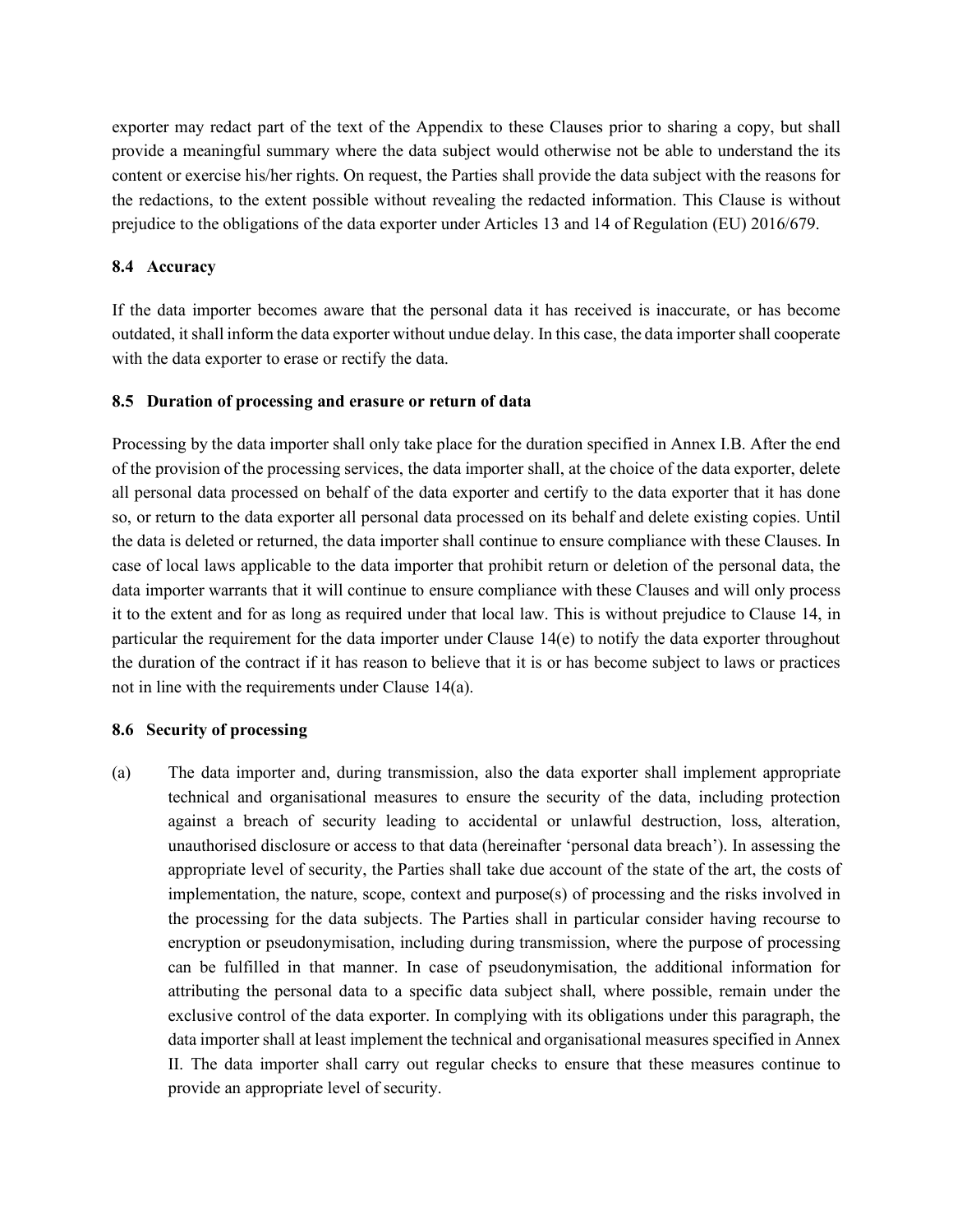- (b) The data importer shall grant access to the personal data to members of its personnel only to the extent strictly necessary for the implementation, management and monitoring of the contract. It shall ensure that persons authorised to process the personal data have committed themselves to confidentiality or are under an appropriate statutory obligation of confidentiality.
- (c) In the event of a personal data breach concerning personal data processed by the data importer under these Clauses, the data importer shall take appropriate measures to address the breach, including measures to mitigate its adverse effects. The data importer shall also notify the data exporter without undue delay after having become aware of the breach. Such notification shall contain the details of a contact point where more information can be obtained, a description of the nature of the breach (including, where possible, categories and approximate number of data subjects and personal data records concerned), its likely consequences and the measures taken or proposed to address the breach including, where appropriate, measures to mitigate its possible adverse effects. Where, and in so far as, it is not possible to provide all information at the same time, the initial notification shall contain the information then available and further information shall, as it becomes available, subsequently be provided without undue delay.
- (d) The data importer shall cooperate with and assist the data exporter to enable the data exporter to comply with its obligations under Regulation (EU) 2016/679, in particular to notify the competent supervisory authority and the affected data subjects, taking into account the nature of processing and the information available to the data importer.

### **8.7 Sensitive data**

Where the transfer involves personal data revealing racial or ethnic origin, political opinions, religious or philosophical beliefs, or trade union membership, genetic data, or biometric data for the purpose of uniquely identifying a natural person, data concerning health or a person's sex life or sexual orientation, or data relating to criminal convictions and offences (hereinafter 'sensitive data'), the data importer shall apply the specific restrictions and/or additional safeguards described in Annex I.B.

### **8.8 Onward transfers**

The data importer shall only disclose the personal data to a third party on documented instructions from the data exporter. In addition, the data may only be disclosed to a third party located outside the European Union (in the same country as the data importer or in another third country, hereinafter 'onward transfer') if the third party is or agrees to be bound by these Clauses, under the appropriate Module, or if:

- (i) the onward transfer is to a country benefitting from an adequacy decision pursuant to Article 45 of Regulation (EU) 2016/679 that covers the onward transfer;
- (ii) the third party otherwise ensures appropriate safeguards pursuant to Articles 46 or 47 Regulation of (EU) 2016/679 with respect to the processing in question;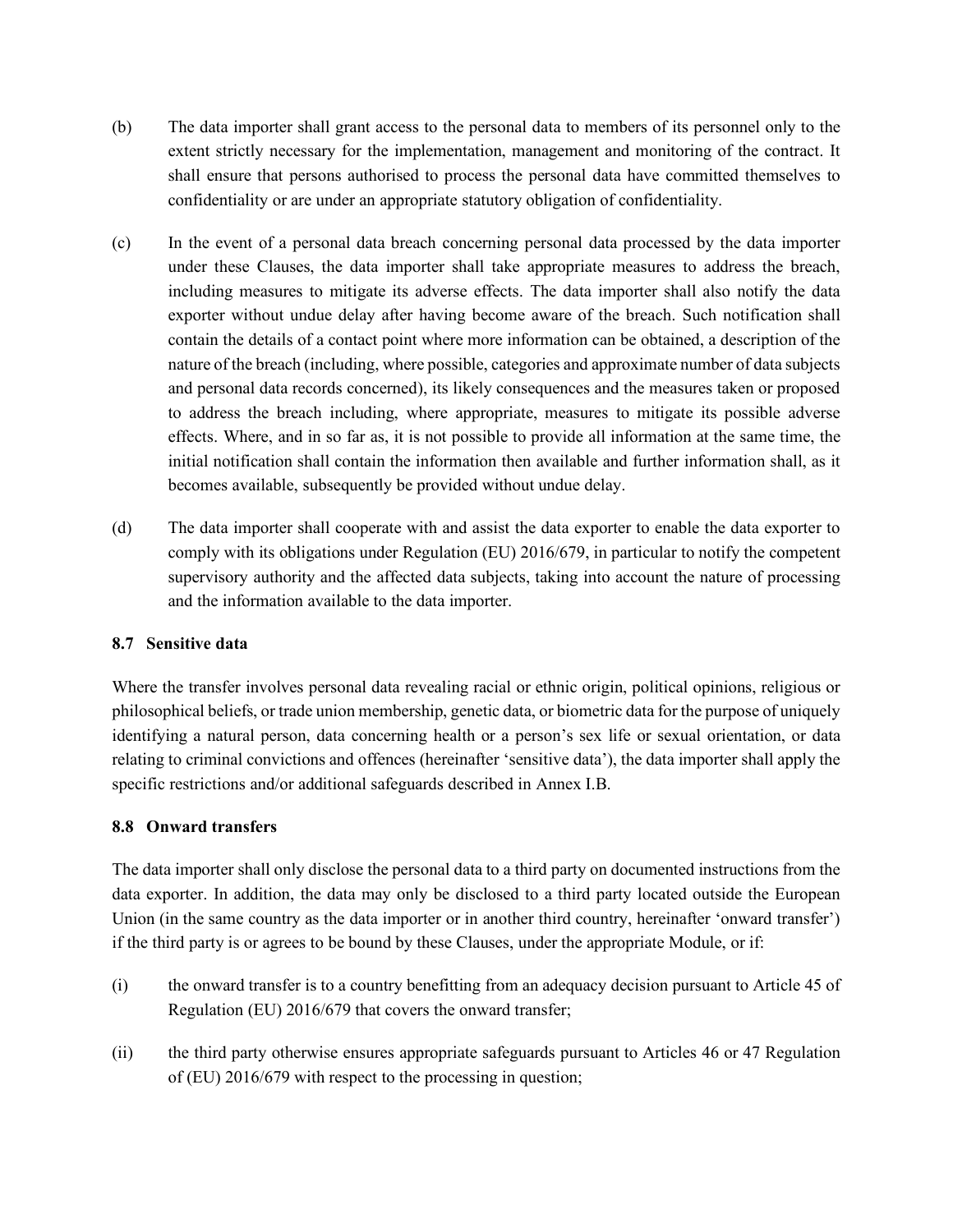- (iii) the onward transfer is necessary for the establishment, exercise or defence of legal claims in the context of specific administrative, regulatory or judicial proceedings; or
- (iv) the onward transfer is necessary in order to protect the vital interests of the data subject or of another natural person.

Any onward transfer is subject to compliance by the data importer with all the other safeguards under these Clauses, in particular purpose limitation.

### **8.9 Documentation and compliance**

- (a) The data importer shall promptly and adequately deal with enquiries from the data exporter that relate to the processing under these Clauses.
- (b) The Parties shall be able to demonstrate compliance with these Clauses. In particular, the data importer shall keep appropriate documentation on the processing activities carried out on behalf of the data exporter.
- (c) The data importer shall make available to the data exporter all information necessary to demonstrate compliance with the obligations set out in these Clauses and at the data exporter's request, allow for and contribute to audits of the processing activities covered by these Clauses, at reasonable intervals or if there are indications of non-compliance. In deciding on a review or audit, the data exporter may take into account relevant certifications held by the data importer.
- (d) The data exporter may choose to conduct the audit by itself or mandate an independent auditor. Audits may include inspections at the premises or physical facilities of the data importer and shall, where appropriate, be carried out with reasonable notice.
- (e) The Parties shall make the information referred to in paragraphs (b) and (c), including the results of any audits, available to the competent supervisory authority on request.

# *Clause 9*

### **Use of sub-processors**

(a) The data importer has the data exporter's general authorisation for the engagement of subprocessor(s) from an agreed list. The data importer shall specifically inform the data exporter in writing of any intended changes to that list through the addition or replacement of sub-processors at least thirty (30) days in advance, thereby giving the data exporter sufficient time to be able to object to such changes prior to the engagement of the sub-processor(s). The data importer shall provide the data exporter with the information necessary to enable the data exporter to exercise its right to object.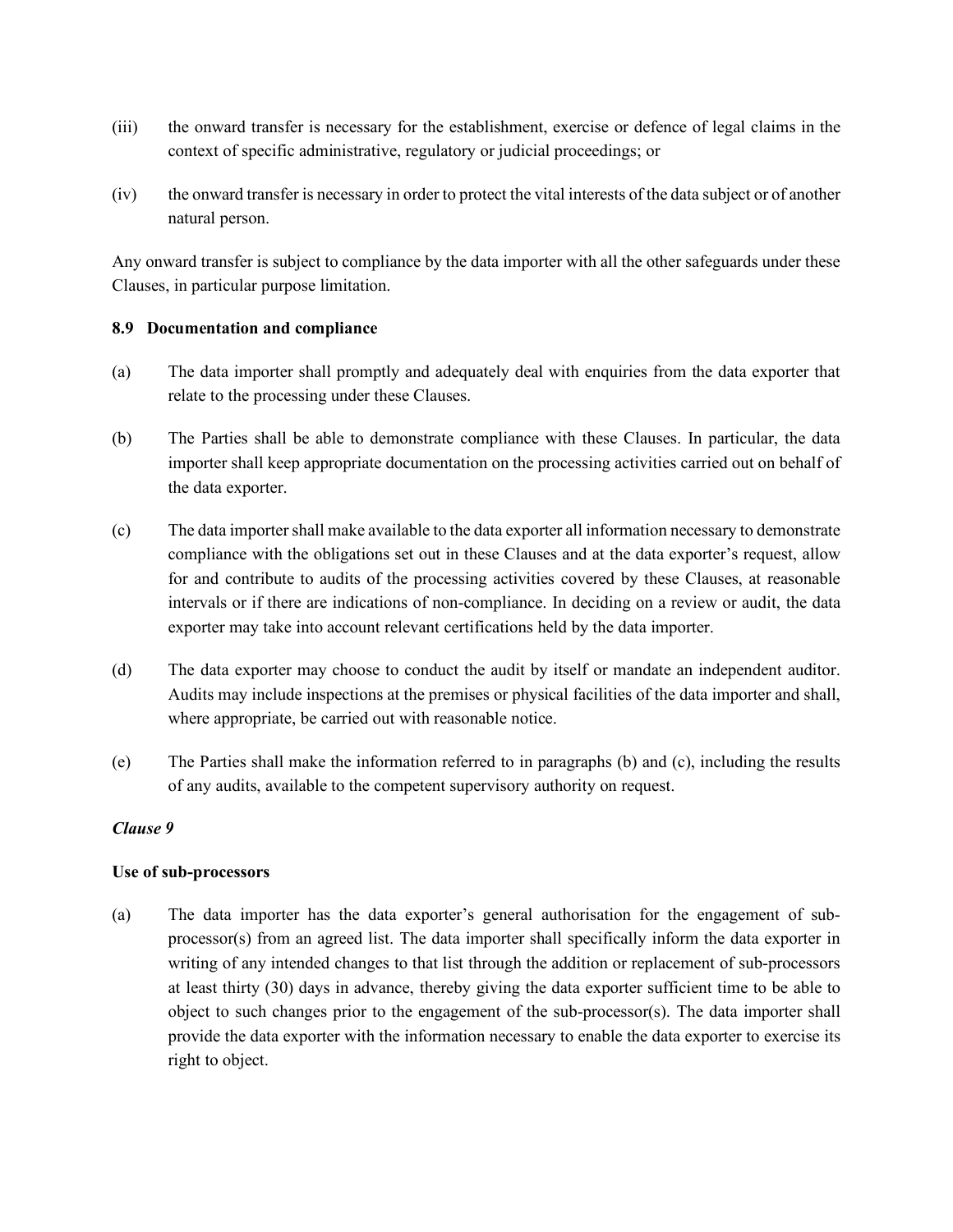- (b) Where the data importer engages a sub-processor to carry out specific processing activities (on behalf of the data exporter), it shall do so by way of a written contract that provides for, in substance, the same data protection obligations as those binding the data importer under these Clauses, including in terms of third-party beneficiary rights for data subjects. The Parties agree that, by complying with this Clause, the data importer fulfils its obligations under Clause 8.8. The data importer shall ensure that the sub-processor complies with the obligations to which the data importer is subject pursuant to these Clauses.
- (c) The data importer shall provide, at the data exporter's request, a copy of such a sub-processor agreement and any subsequent amendments to the data exporter. To the extent necessary to protect business secrets or other confidential information, including personal data, the data importer may redact the text of the agreement prior to sharing a copy.
- (d) The data importer shall remain fully responsible to the data exporter for the performance of the sub-processor's obligations under its contract with the data importer. The data importer shall notify the data exporter of any failure by the sub-processor to fulfil its obligations under that contract.
- (e) The data importer shall agree a third-party beneficiary clause with the sub-processor whereby in the event the data importer has factually disappeared, ceased to exist in law or has become insolvent – the data exporter shall have the right to terminate the sub-processor contract and to instruct the sub-processor to erase or return the personal data.

# *Clause 10*

# **Data subject rights**

- (a) The data importer shall promptly notify the data exporter of any request it has received from a data subject. It shall not respond to that request itself unless it has been authorised to do so by the data exporter.
- (b) The data importer shall assist the data exporter in fulfilling its obligations to respond to data subjects' requests for the exercise of their rights under Regulation (EU) 2016/679. In this regard, the Parties shall set out in Annex II the appropriate technical and organisational measures, taking into account the nature of the processing, by which the assistance shall be provided, as well as the scope and the extent of the assistance required.
- (c) In fulfilling its obligations under paragraphs (a) and (b), the data importer shall comply with the instructions from the data exporter.

# *Clause 11*

**Redress**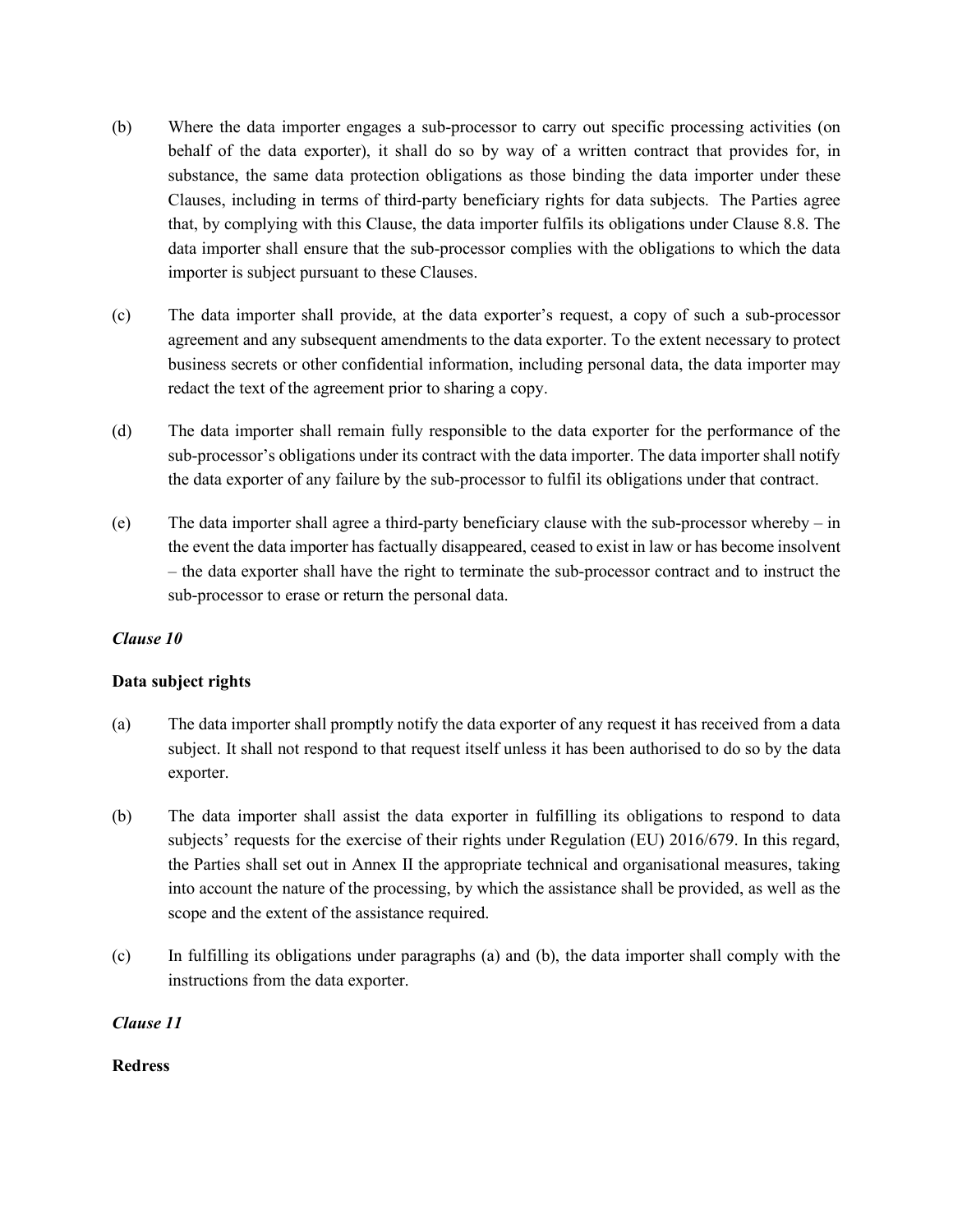- (a) The data importer shall inform data subjects in a transparent and easily accessible format, through individual notice or on its website, of a contact point authorised to handle complaints. It shall deal promptly with any complaints it receives from a data subject.
- (b) In case of a dispute between a data subject and one of the Parties as regards compliance with these Clauses, that Party shall use its best efforts to resolve the issue amicably in a timely fashion. The Parties shall keep each other informed about such disputes and, where appropriate, cooperate in resolving them.
- (c) Where the data subject invokes a third-party beneficiary right pursuant to Clause 3, the data importer shall accept the decision of the data subject to:
	- (i) lodge a complaint with the supervisory authority in the Member State of his/her habitual residence or place of work, or the competent supervisory authority pursuant to Clause 13;
	- (ii) refer the dispute to the competent courts within the meaning of Clause 18.
- (d) The Parties accept that the data subject may be represented by a not-for-profit body, organisation or association under the conditions set out in Article 80(1) of Regulation (EU) 2016/679.
- (e) The data importer shall abide by a decision that is binding under the applicable EU or Member State law.
- (f) The data importer agrees that the choice made by the data subject will not prejudice his/her substantive and procedural rights to seek remedies in accordance with applicable laws.

### *Clause 12*

### **Liability**

- (a) Each Party shall be liable to the other Party/ies for any damages it causes the other Party/ies by any breach of these Clauses.
- (b) The data importer shall be liable to the data subject, and the data subject shall be entitled to receive compensation, for any material or non-material damages the data importer or its sub-processor causes the data subject by breaching the third-party beneficiary rights under these Clauses.
- (c) Notwithstanding paragraph (b), the data exporter shall be liable to the data subject, and the data subject shall be entitled to receive compensation, for any material or non-material damages the data exporter or the data importer (or its sub-processor) causes the data subject by breaching the thirdparty beneficiary rights under these Clauses. This is without prejudice to the liability of the data exporter and, where the data exporter is a processor acting on behalf of a controller, to the liability of the controller under Regulation (EU) 2016/679 or Regulation (EU) 2018/1725, as applicable.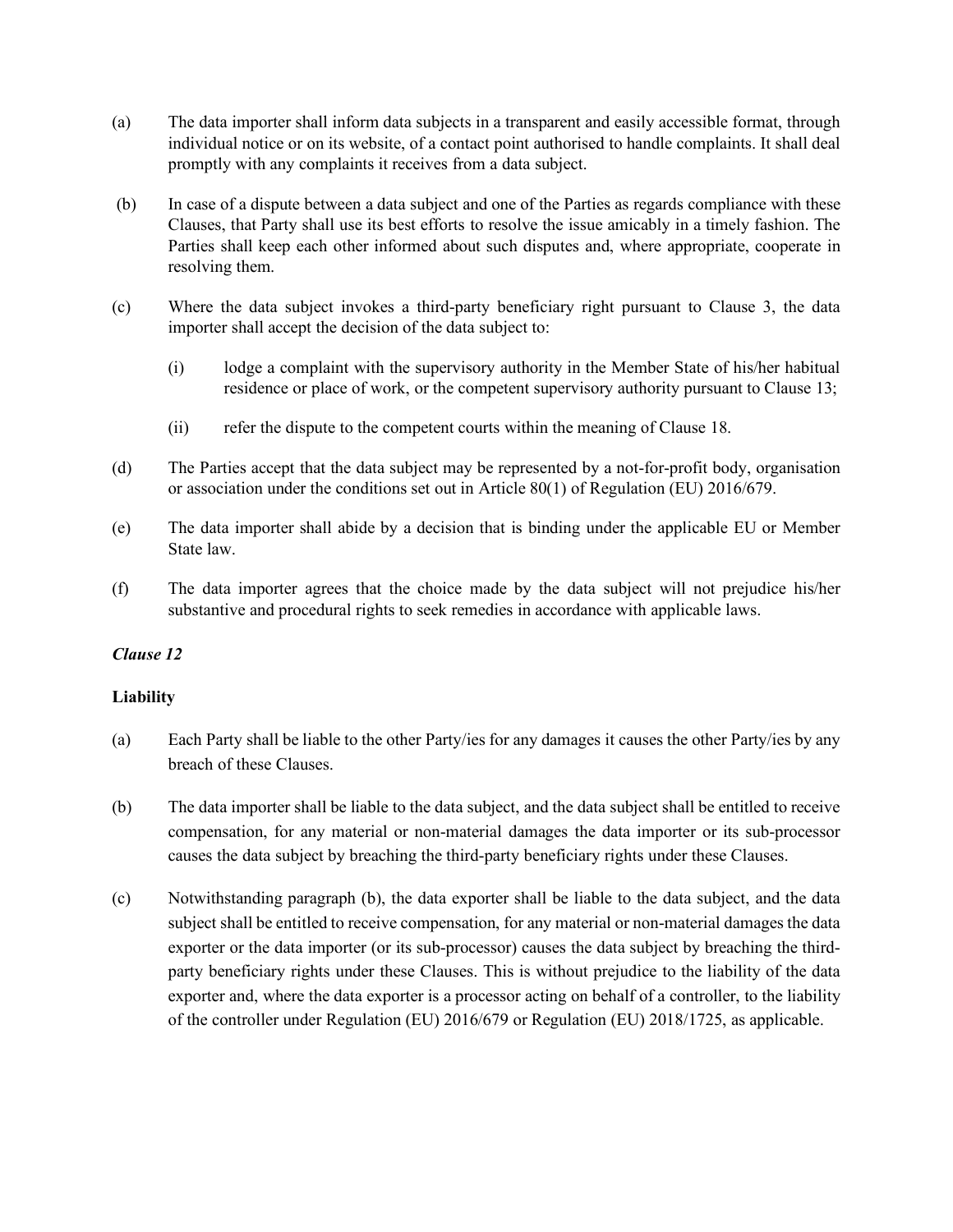- (d) The Parties agree that if the data exporter is held liable under paragraph (c) for damages caused by the data importer (or its sub-processor), it shall be entitled to claim back from the data importer that part of the compensation corresponding to the data importer's responsibility for the damage.
- (e) Where more than one Party is responsible for any damage caused to the data subject as a result of a breach of these Clauses, all responsible Parties shall be jointly and severally liable and the data subject is entitled to bring an action in court against any of these Parties.
- (f) The Parties agree that if one Party is held liable under paragraph (e), it shall be entitled to claim back from the other Party/ies that part of the compensation corresponding to its/their responsibility for the damage.
- (g) The data importer may not invoke the conduct of a sub-processor to avoid its own liability.

### *Clause 13*

### **Supervision**

- (a) Where the data exporter is not established in an EU Member State, but falls within the territorial scope of application of Regulation (EU) 2016/679 in accordance with its Article 3(2) without however having to appoint a representative pursuant to Article 27(2) of Regulation (EU) 2016/679: The supervisory authority of one of the Member States in which the data subjects whose personal data is transferred under these Clauses in relation to the offering of goods or services to them, or whose behaviour is monitored, are located, as indicated in Annex I.C, shall act as competent supervisory authority.
- (b) The data importer agrees to submit itself to the jurisdiction of and cooperate with the competent supervisory authority in any procedures aimed at ensuring compliance with these Clauses. In particular, the data importer agrees to respond to enquiries, submit to audits and comply with the measures adopted by the supervisory authority, including remedial and compensatory measures. It shall provide the supervisory authority with written confirmation that the necessary actions have been taken.

# **SECTION III – LOCAL LAWS AND OBLIGATIONS IN CASE OF ACCESS BY PUBLIC AUTHORITIES**

### *Clause 14*

### **Local laws and practices affecting compliance with the Clauses**

(a) The Parties warrant that they have no reason to believe that the laws and practices in the third country of destination applicable to the processing of the personal data by the data importer, including any requirements to disclose personal data or measures authorising access by public authorities, prevent the data importer from fulfilling its obligations under these Clauses. This is based on the understanding that laws and practices that respect the essence of the fundamental rights and freedoms and do not exceed what is necessary and proportionate in a democratic society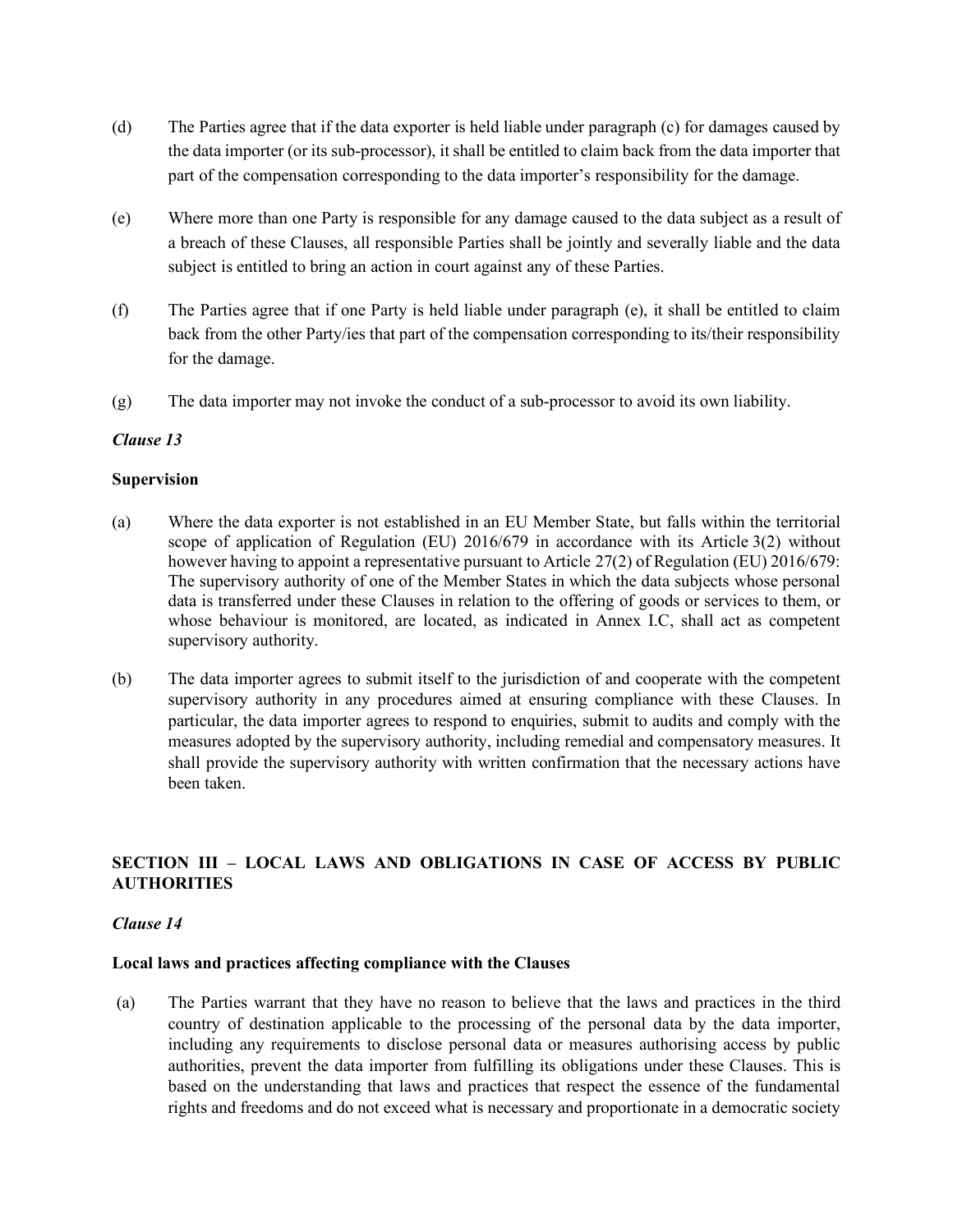to safeguard one of the objectives listed in Article 23(1) of Regulation (EU) 2016/679, are not in contradiction with these Clauses.

- (b) The Parties declare that in providing the warranty in paragraph (a), they have taken due account in particular of the following elements:
	- (i) the specific circumstances of the transfer, including the length of the processing chain, the number of actors involved and the transmission channels used; intended onward transfers; the type of recipient; the purpose of processing; the categories and format of the transferred personal data; the economic sector in which the transfer occurs; the storage location of the data transferred;
	- (ii) the laws and practices of the third country of destination– including those requiring the disclosure of data to public authorities or authorising access by such authorities – relevant in light of the specific circumstances of the transfer, and the applicable limitations and safeguards;
	- (iii) any relevant contractual, technical or organisational safeguards put in place to supplement the safeguards under these Clauses, including measures applied during transmission and to the processing of the personal data in the country of destination.
- (c) The data importer warrants that, in carrying out the assessment under paragraph (b), it has made its best efforts to provide the data exporter with relevant information and agrees that it will continue to cooperate with the data exporter in ensuring compliance with these Clauses.
- (d) The Parties agree to document the assessment under paragraph (b) and make it available to the competent supervisory authority on request.
- (e) The data importer agrees to notify the data exporter promptly if, after having agreed to these Clauses and for the duration of the contract, it has reason to believe that it is or has become subject to laws or practices not in line with the requirements under paragraph (a), including following a change in the laws of the third country or a measure (such as a disclosure request) indicating an application of such laws in practice that is not in line with the requirements in paragraph (a).
- (f) Following a notification pursuant to paragraph (e), or if the data exporter otherwise has reason to believe that the data importer can no longer fulfil its obligations under these Clauses, the data exporter shall promptly identify appropriate measures (e.g. technical or organisational measures to ensure security and confidentiality) to be adopted by the data exporter and/or data importer to address the situation. The data exporter shall suspend the data transfer if it considers that no appropriate safeguards for such transfer can be ensured, or if instructed by the competent supervisory authority to do so. In this case, the data exporter shall be entitled to terminate the contract, insofar as it concerns the processing of personal data under these Clauses. If the contract involves more than two Parties, the data exporter may exercise this right to termination only with respect to the relevant Party, unless the Parties have agreed otherwise. Where the contract is terminated pursuant to this Clause, Clause 16(d) and (e) shall apply.

# *Clause 15*

### **Obligations of the data importer in case of access by public authorities**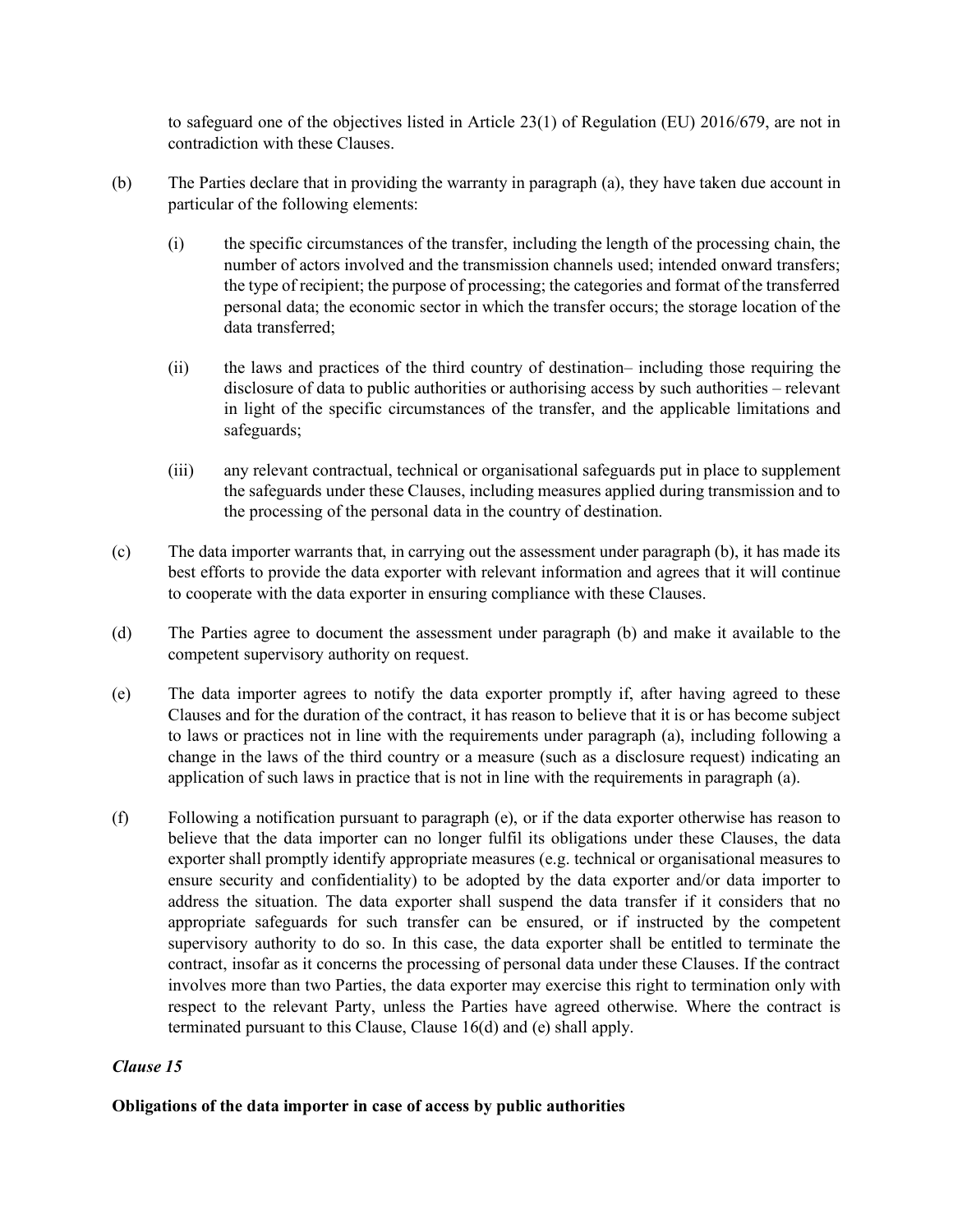### **15.1 Notification**

- (a) The data importer agrees to notify the data exporter and, where possible, the data subject promptly (if necessary with the help of the data exporter) if it:
	- (i) receives a legally binding request from a public authority, including judicial authorities, under the laws of the country of destination for the disclosure of personal data transferred pursuant to these Clauses; such notification shall include information about the personal data requested, the requesting authority, the legal basis for the request and the response provided; or
	- (ii) becomes aware of any direct access by public authorities to personal data transferred pursuant to these Clauses in accordance with the laws of the country of destination; such notification shall include all information available to the importer.
- (b) If the data importer is prohibited from notifying the data exporter and/or the data subject under the laws of the country of destination, the data importer agrees to use its best efforts to obtain a waiver of the prohibition, with a view to communicating as much information as possible, as soon as possible. The data importer agrees to document its best efforts in order to be able to demonstrate them on request of the data exporter.
- (c) Where permissible under the laws of the country of destination, the data importer agrees to provide the data exporter, at regular intervals for the duration of the contract, with as much relevant information as possible on the requests received (in particular, number of requests, type of data requested, requesting authority/ies, whether requests have been challenged and the outcome of such challenges, etc.).
- (d) The data importer agrees to preserve the information pursuant to paragraphs (a) to (c) for the duration of the contract and make it available to the competent supervisory authority on request.
- (e) Paragraphs (a) to (c) are without prejudice to the obligation of the data importer pursuant to Clause 14(e) and Clause 16 to inform the data exporter promptly where it is unable to comply with these Clauses.

### **15.2 Review of legality and data minimisation**

(a) The data importer agrees to review the legality of the request for disclosure, in particular whether it remains within the powers granted to the requesting public authority, and to challenge the request if, after careful assessment, it concludes that there are reasonable grounds to consider that the request is unlawful under the laws of the country of destination, applicable obligations under international law and principles of international comity. The data importer shall, under the same conditions, pursue possibilities of appeal. When challenging a request, the data importer shall seek interim measures with a view to suspending the effects of the request until the competent judicial authority has decided on its merits. It shall not disclose the personal data requested until required to do so under the applicable procedural rules. These requirements are without prejudice to the obligations of the data importer under Clause 14(e).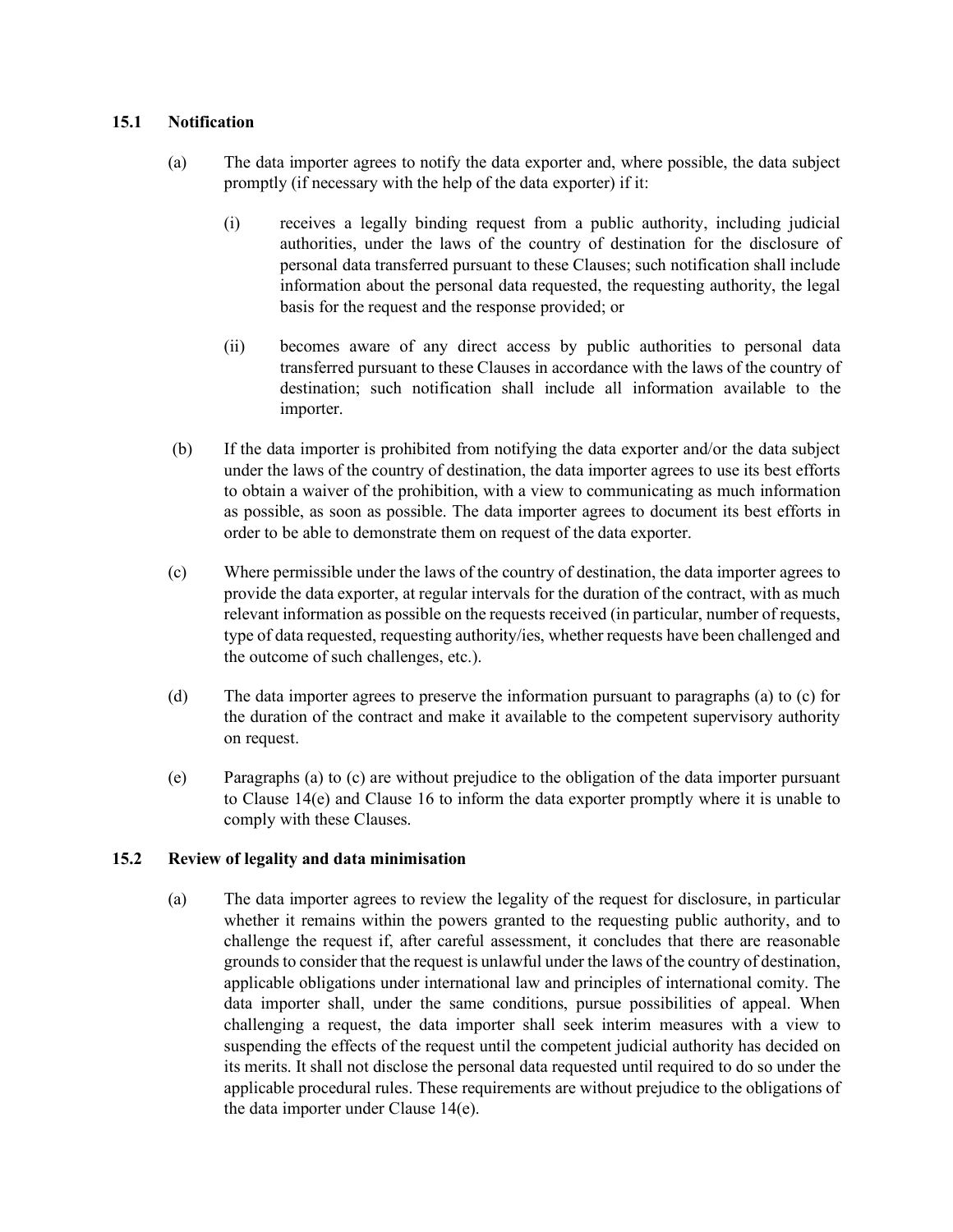- (b) The data importer agrees to document its legal assessment and any challenge to the request for disclosure and, to the extent permissible under the laws of the country of destination, make the documentation available to the data exporter. It shall also make it available to the competent supervisory authority on request.
- (c) The data importer agrees to provide the minimum amount of information permissible when responding to a request for disclosure, based on a reasonable interpretation of the request.

# **SECTION IV – FINAL PROVISIONS**

### *Clause 16*

#### **Non-compliance with the Clauses and termination**

- (a) The data importer shall promptly inform the data exporter if it is unable to comply with these Clauses, for whatever reason.
- (b) In the event that the data importer is in breach of these Clauses or unable to comply with these Clauses, the data exporter shall suspend the transfer of personal data to the data importer until compliance is again ensured or the contract is terminated. This is without prejudice to Clause 14(f).
- (c) The data exporter shall be entitled to terminate the contract, insofar as it concerns the processing of personal data under these Clauses, where:
	- (i) the data exporter has suspended the transfer of personal data to the data importer pursuant to paragraph (b) and compliance with these Clauses is not restored within a reasonable time and in any event within one month of suspension;
	- (ii) the data importer is in substantial or persistent breach of these Clauses; or
	- (iii) the data importer fails to comply with a binding decision of a competent court or supervisory authority regarding its obligations under these Clauses.

In these cases, it shall inform the competent supervisory authority of such non-compliance. Where the contract involves more than two Parties, the data exporter may exercise this right to termination only with respect to the relevant Party, unless the Parties have agreed otherwise.

(d) Personal data that has been transferred prior to the termination of the contract pursuant to paragraph (c) shall at the choice of the data exporter immediately be returned to the data exporter or deleted in its entirety. The same shall apply to any copies of the data. The data importer shall certify the deletion of the data to the data exporter. Until the data is deleted or returned, the data importer shall continue to ensure compliance with these Clauses. In case of local laws applicable to the data importer that prohibit the return or deletion of the transferred personal data, the data importer warrants that it will continue to ensure compliance with these Clauses and will only process the data to the extent and for as long as required under that local law.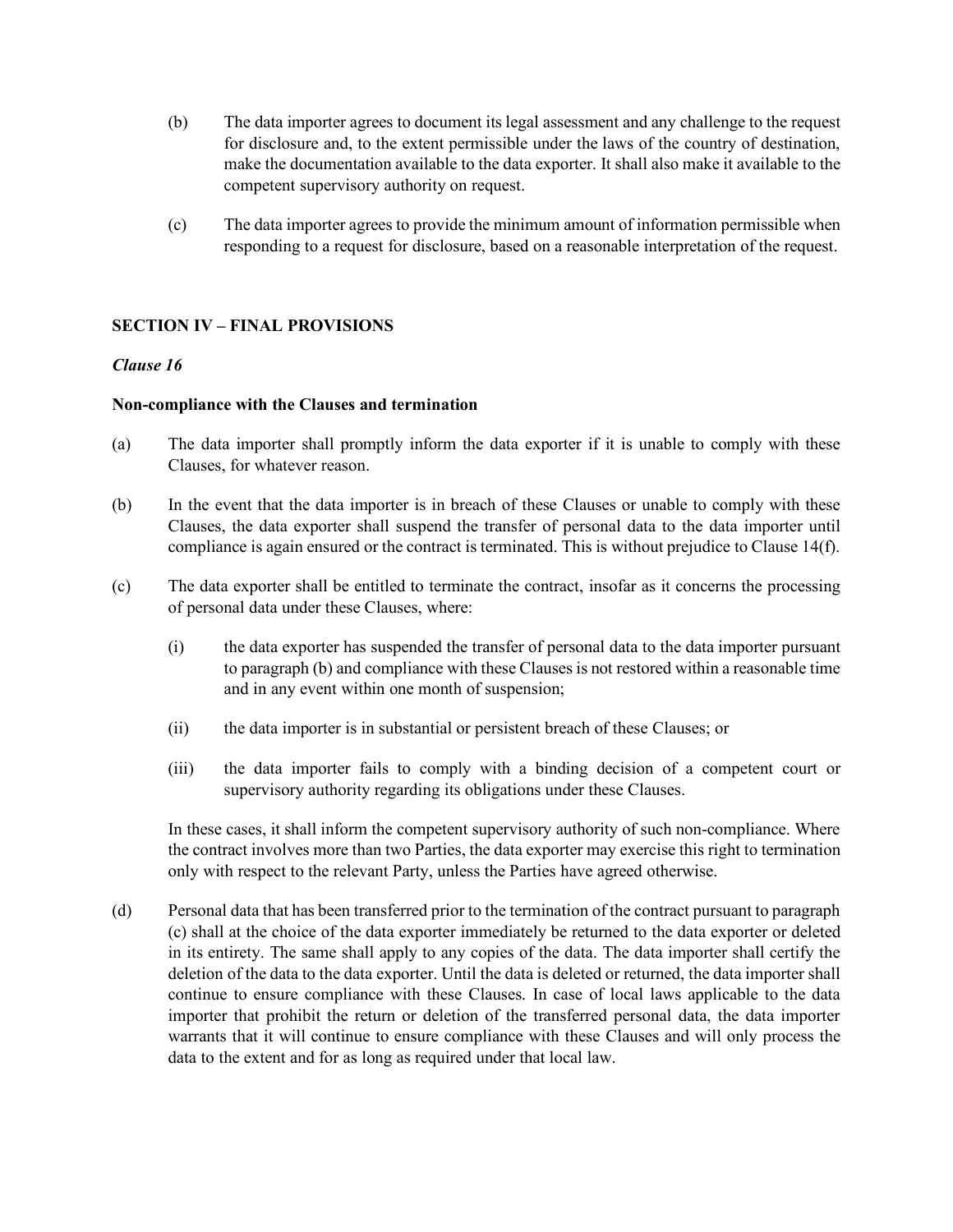(e) Either Party may revoke its agreement to be bound by these Clauses where (i) the European Commission adopts a decision pursuant to Article 45(3) of Regulation (EU) 2016/679 that covers the transfer of personal data to which these Clauses apply; or (ii) Regulation (EU) 2016/679 becomes part of the legal framework of the country to which the personal data is transferred. This is without prejudice to other obligations applying to the processing in question under Regulation (EU) 2016/679.

# *Clause 17*

# **Governing law**

These Clauses shall be governed by the law of one of the EU Member States, provided such law allows for third-party beneficiary rights. The Parties agree that this shall be the laws of Ireland.

# *Clause 18*

### **Choice of forum and jurisdiction**

- (a) Any dispute arising from these Clauses shall be resolved by the courts of an EU Member State.
- (b) The Parties agree that those shall be the courts of Ireland.
- (c) A data subject may also bring legal proceedings against the data exporter and/or data importer before the courts of the Member State in which he/she has his/her habitual residence.
- (d) The Parties agree to submit themselves to the jurisdiction of such courts.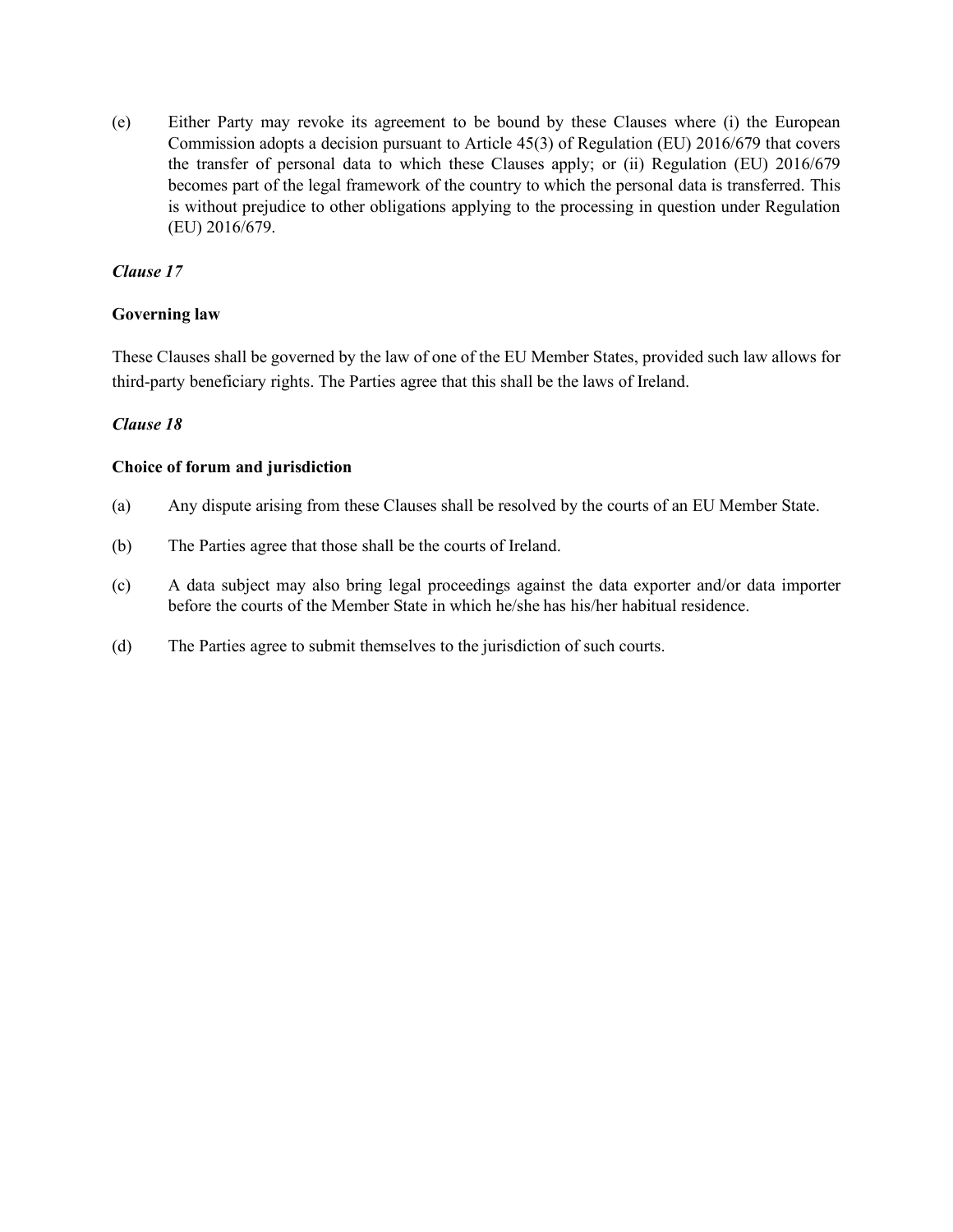# **APPENDIX**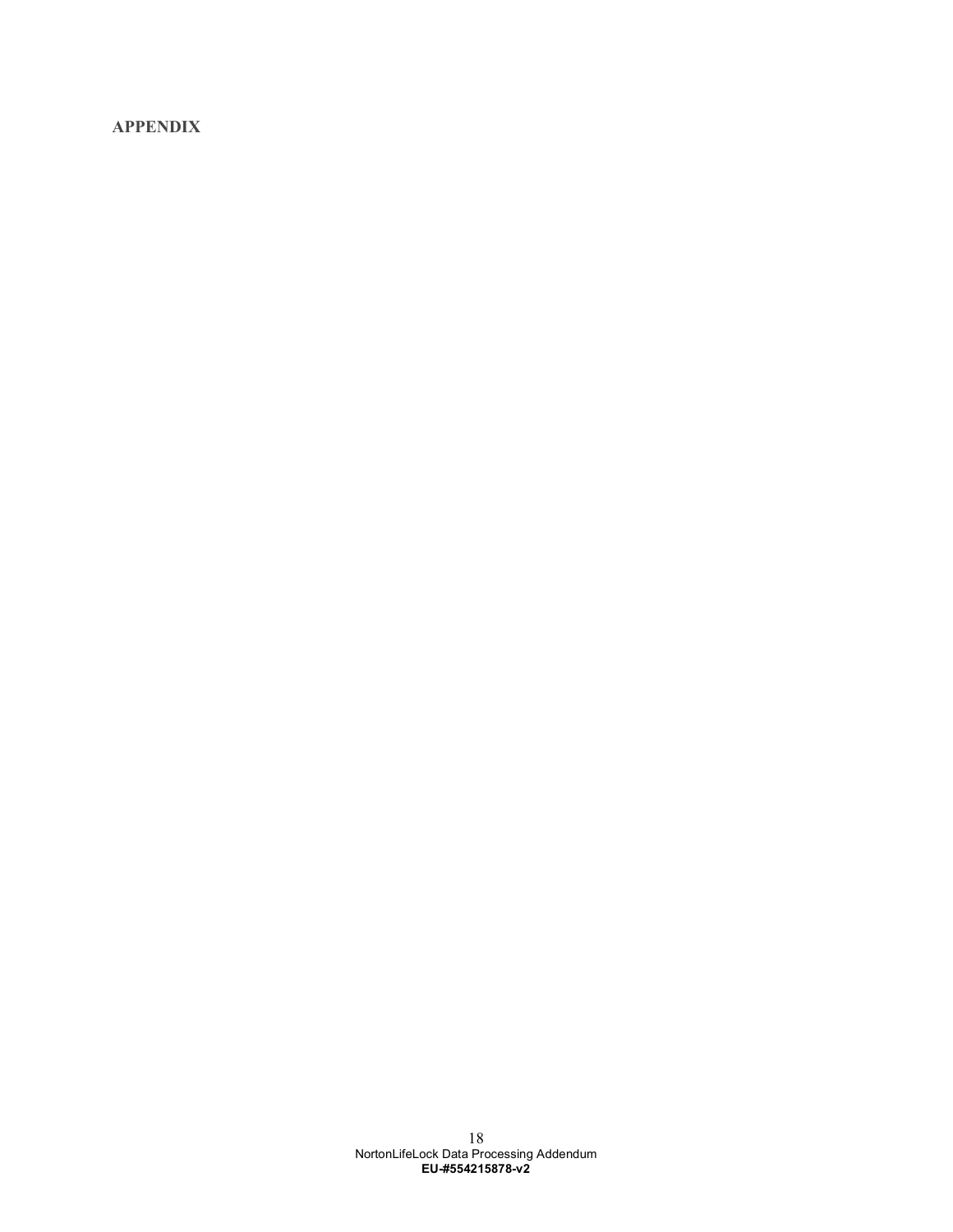# **ANNEX I**

### **A. LIST OF PARTIES**

**Data exporter(s):** [*Identity and contact details of the data exporter(s) and, where applicable, of its/their data protection officer and/or representative in the European Union]*

Name: \_\_\_\_\_\_\_\_\_\_\_\_\_\_\_\_\_\_\_\_\_\_\_\_\_\_\_\_\_\_\_\_\_\_\_\_\_\_\_\_\_\_\_

Address:

Contact person's name, position and contact details:

 $\mathcal{L}_\text{max}$  , and the contract of the contract of the contract of the contract of the contract of the contract of

 $\mathcal{L}_\text{max}$  , and the contribution of the contribution of the contribution of the contribution of the contribution of the contribution of the contribution of the contribution of the contribution of the contribution of t

 $\mathcal{L}_\text{max}$  , and the contract of the contract of the contract of the contract of the contract of the contract of

Activities relevant to the data transferred under these Clauses:

Signature and date:

Role (controller/processor):

2. …

**Data importer(s):** [*Identity and contact details of the data importer(s), including any contact person with responsibility for data protection]*

Name: \_\_\_\_\_\_\_\_\_\_\_\_\_\_\_\_\_\_\_\_\_\_\_\_\_\_\_\_\_\_\_\_\_\_\_\_\_\_\_\_\_\_\_

Address: \_\_\_\_\_\_\_\_\_\_\_\_\_\_\_\_\_\_\_\_\_\_\_\_\_\_\_\_\_\_\_\_\_\_\_\_\_\_\_\_\_

Contact person's name, position and contact details: \_\_\_\_\_\_\_\_\_\_\_\_\_\_\_\_\_\_\_\_\_\_\_\_\_\_\_

 $\mathcal{L}_\text{max}$  , and the contract of the contract of the contract of the contract of the contract of the contract of

 $\mathcal{L}_\text{max}$  , and the contribution of the contribution of the contribution of the contribution of the contribution of the contribution of the contribution of the contribution of the contribution of the contribution of t

\_\_\_\_\_\_\_\_\_\_\_\_\_\_\_\_\_\_\_\_\_\_\_\_\_\_\_\_\_\_\_\_\_\_\_\_\_\_\_\_\_\_\_\_\_\_\_\_\_\_\_\_\_\_\_\_\_\_\_\_\_\_\_\_\_\_\_

Activities relevant to the data transferred under these Clauses:

Signature and date: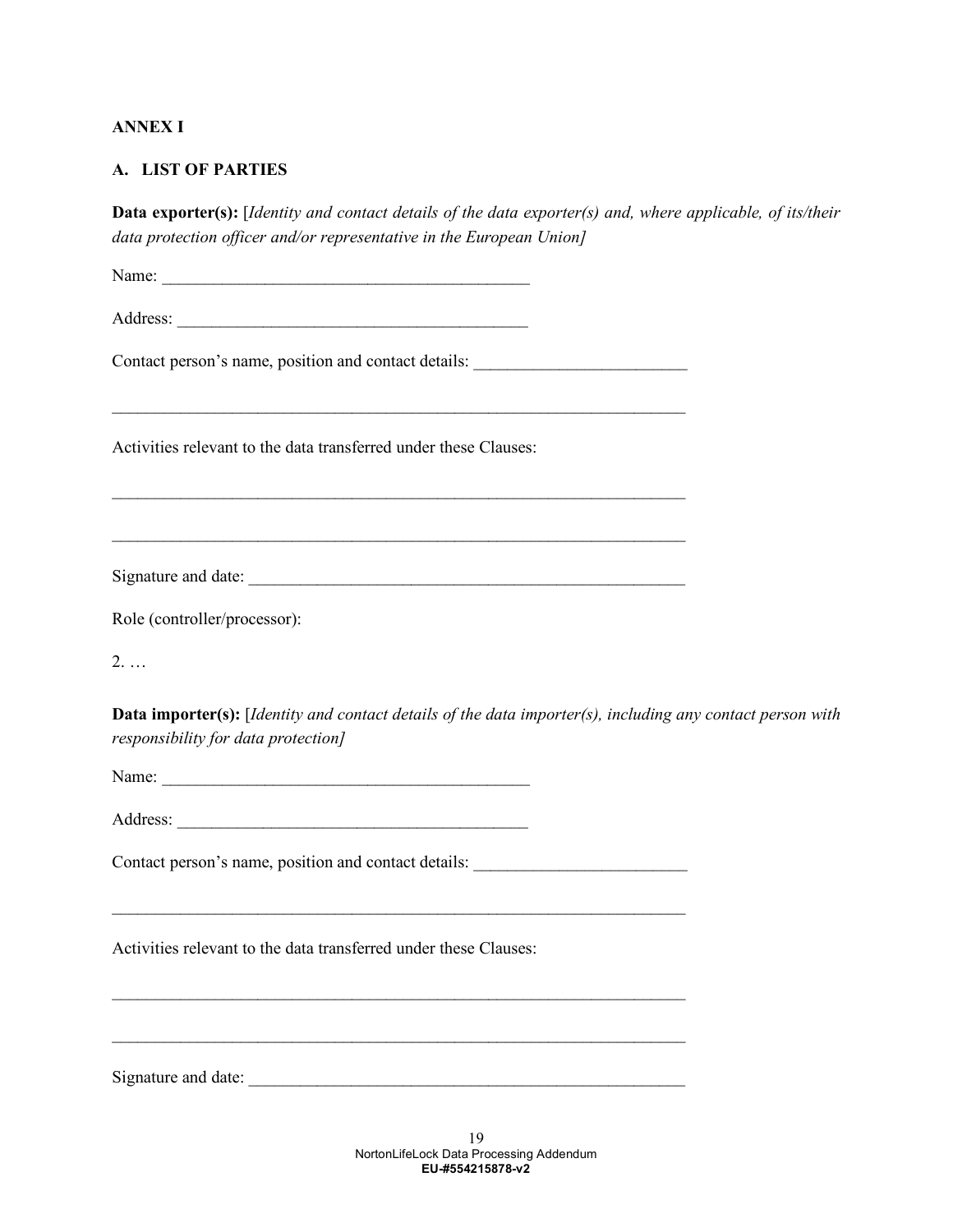Role (controller/processor):

2. …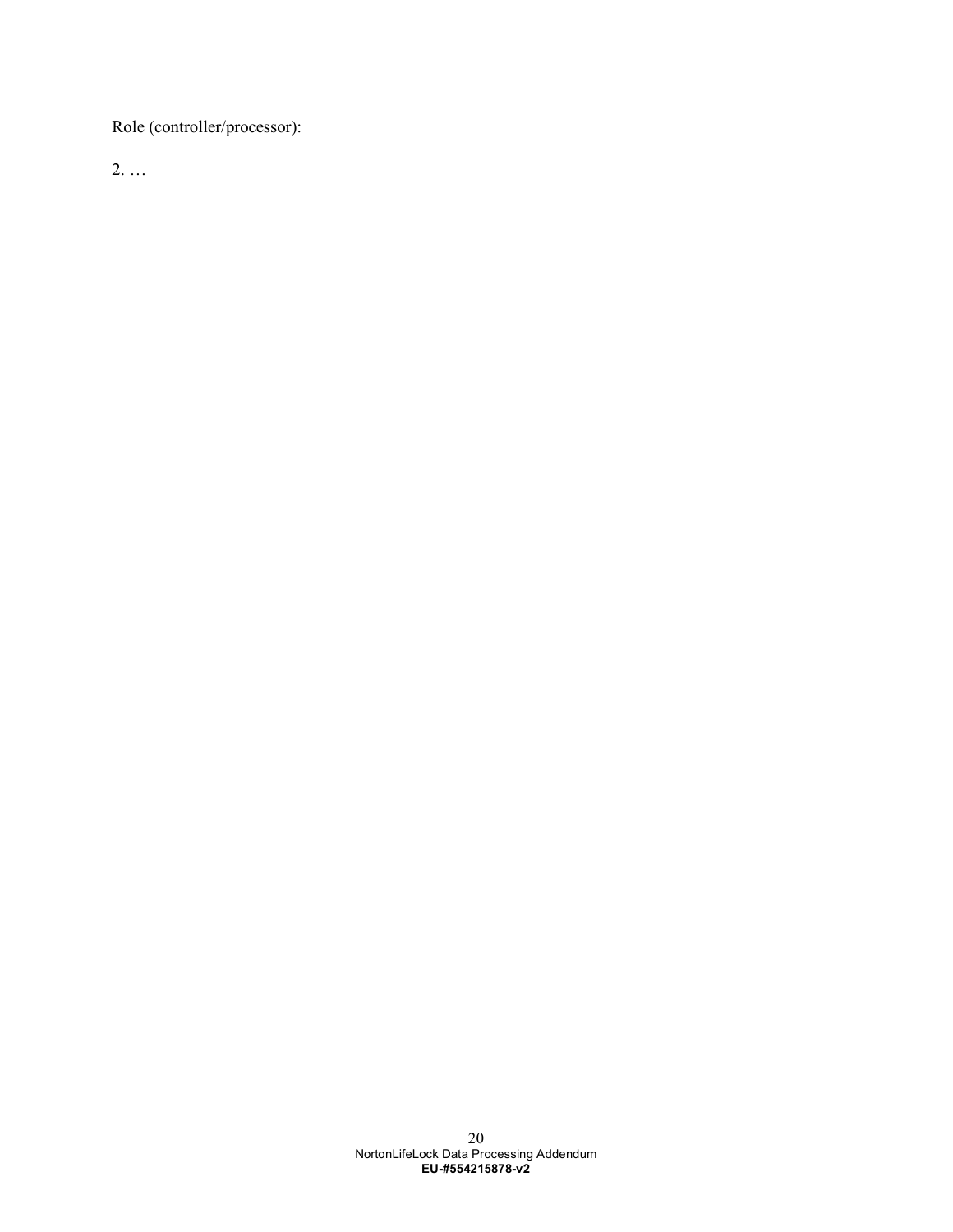### **B. DESCRIPTION OF TRANSFER**

*Categories of data subjects whose personal data is transferred*

*…*

*Categories of personal data transferred*

*…*

*Sensitive data transferred (if applicable) and applied restrictions or safeguards that fully take into consideration the nature of the data and the risks involved, such as for instance strict purpose limitation, access restrictions (including access only for staff having followed specialised training), keeping a record of access to the data, restrictions for onward transfers or additional security measures.*

*…*

*The frequency of the transfer (e.g. whether the data is transferred on a one-off or continuous basis).*

*…*

*Nature of the processing*

*…*

*Purpose(s) of the data transfer and further processing*

*…*

*The period for which the personal data will be retained, or, if that is not possible, the criteria used to determine that period*

*…*

*For transfers to (sub-) processors, also specify subject matter, nature and duration of the processing*

*…*

# **C. COMPETENT SUPERVISORY AUTHORITY**

Data Protection Commission, Ireland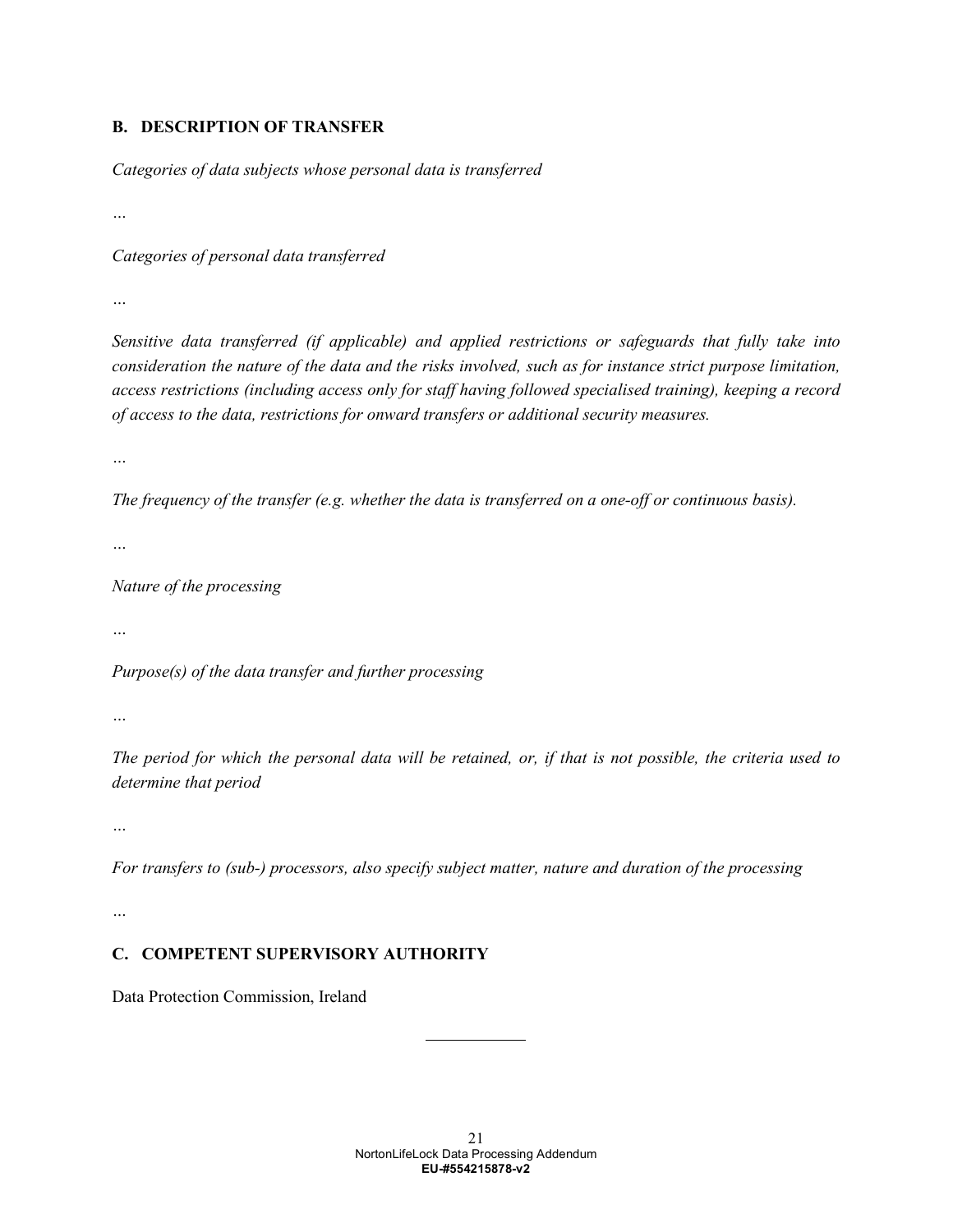### **ANNEX II**

# **TECHNICAL AND ORGANISATIONAL MEASURES INCLUDING TECHNICAL AND ORGANISATIONAL MEASURES TO ENSURE THE SECURITY OF THE DATA**

The data importer shall procure that its processors and/or subprocessors shall adopt physical, technical, and organizational security measures in accordance with industry best practices and standards and be in compliance with all applicable legal and regulatory requirements as they apply to the personal data transferred under these Standard Contractual Clauses. Further, transmission and storage of personal data to and from NortonLifeLock and third parties must be performed using NIST or PCI approved encryption and hashing standards (e.g., SSH, SSL, TLS).

The data importer shall ensure its processors and/or subprocessors shall maintain a comprehensive Information Security Program (ISP) including an Information Security Policy consisting of, at a minimum, standards to address annual security risk assessments, human resources security, asset management, access controls, cryptography, physical and environmental security, operations security, communications security, system acquisition, development and maintenance, third party management, information security incident management, and business continuity management in accordance with NortonLifeLock's Master Provider Security Requirements (MPSR).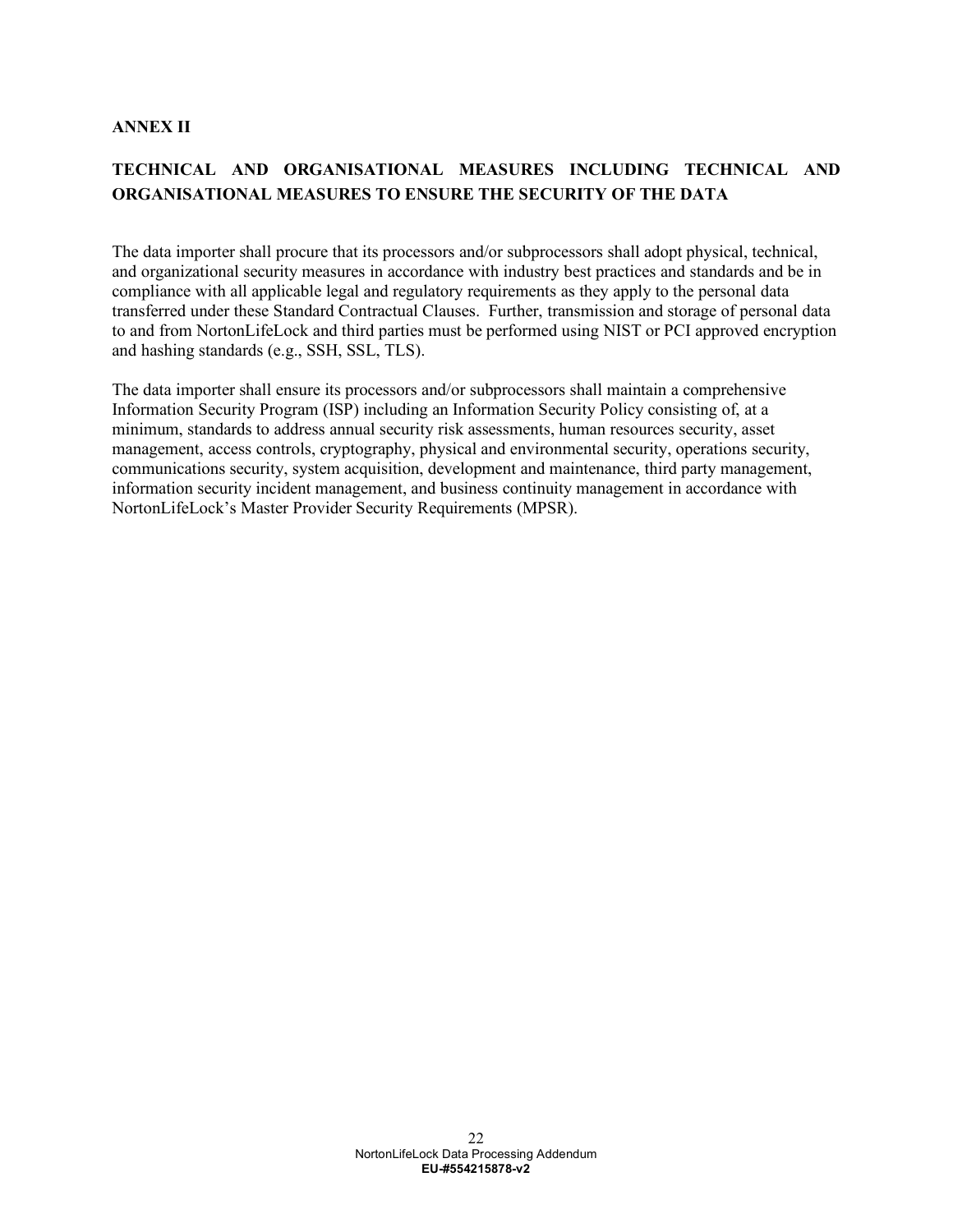### **ANNEX III**

#### **LIST OF SUB-PROCESSORS**

#### EXPLANATORY NOTE:

This Annex must be completed in case of the specific authorisation of sub-processors (Clause 9(a), Option 1).

The controller has authorised the use of the following sub-processors:

1. Name: …

Address: …

Contact person's name, position and contact details: …

Description of processing (including a clear delimitation of responsibilities in case several subprocessors are authorised): …

2. …